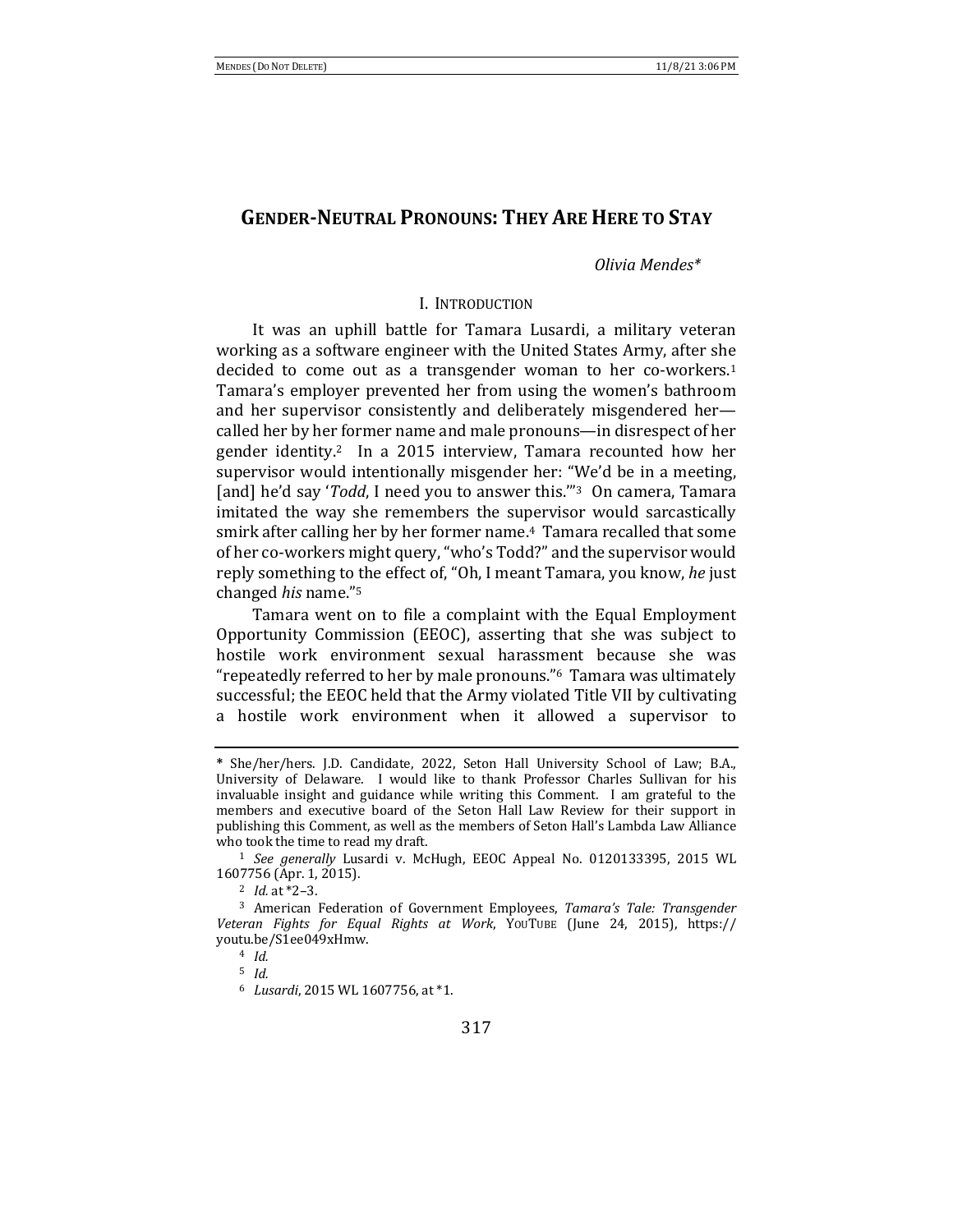"intentionally and repeatedly  $\dots$  refer to [Tamara] by male names and pronouns ... well after he was aware that [Tamara's] gender identity was female."<sup>7</sup> In the 2015 interview, Tamara stated, "We're sending a clean [sic] message that says we want to be judged on how we do our work and be our true selves ... and not be judged on things that do not affect our work performance. It allows me to do my job. It allows me to be my true self."<sup>8</sup> In a different interview, Tamara shared, "As a disabled veteran, I take great pride in my work making sure our soldiers are safe, and I want to be able to focus on doing a good job without worrying about harassment in the workplace  $\dots$ ."<sup>9</sup>

Tamara's case depicts the type of harassment many transgender people face at work. While Tamara was ultimately successful in her harassment claim, the law in this area is largely unsettled; no federal court of appeals has ever explicitly answered whether intentionally calling someone by the wrong gender pronouns constitutes sexual harassment under Title VII. For many years, it was unclear whether transgender people were even protected under Title VII at all,<sup>10</sup> but the June 2020 Supreme Court decision, *Bostock v. Clayton County*, resolved that question.<sup>11</sup> In *Bostock*, the Court concluded that "[b]ecause discrimination on the basis of ... transgender status requires an employer to intentionally treat individual employees differently because of their sex, an employer who intentionally penalizes an employee for being  $\ldots$  transgender also violates Title VII."<sup>12</sup> In light of the *Bostock* decision, this Comment will argue that refusal to use an  $emplovee's chosen<sup>13</sup>$  name or pronoun and intentional misgendering may constitute sexual harassment under Title VII. Such conduct creates a hostile work environment by fostering sex stereotypes—that a person must use the gender pronoun that conforms with the sex they were assigned at birth—when misgendering rises to a sufficiently severe and pervasive level as to alter the conditions of an individual's employment.

 $7$  *Id.* at \*13.

<sup>&</sup>lt;sup>8</sup> American Federation of Government Employees, *supra* note 3.

<sup>&</sup>lt;sup>9</sup> Leada Gore, *Transgender Army Civilian at Redstone Arsenal Awarded Settlement in EEOC Discrimination Suit*, AL.COM (Apr. 10, 2015, 9:35 PM), https://www.al.com/news/ huntsville/2015/04/transgender\_army\_civilian\_at\_r.html.

<sup>&</sup>lt;sup>10</sup> *See* Michael J. Vargas, *Title VII and the Trans-Inclusive Paradigm*, 32 LAW & INEQ. 169, 169-70 nn.3-4 (2014).

<sup>11 140</sup> S. Ct. 1731 (2020).

<sup>&</sup>lt;sup>12</sup> *Id.* at 1735. See *infra* Part II for a brief overview of *Bostock*.

<sup>&</sup>lt;sup>13</sup> This Comment uses the term "chosen" and not "preferred," which people often use in this context as the antithesis to a person's legally documented or assumed name or pronoun, to avoid implying that gender identity is merely a preference, and to recognize that gender is usually deeply ingrained within a person's sense of self.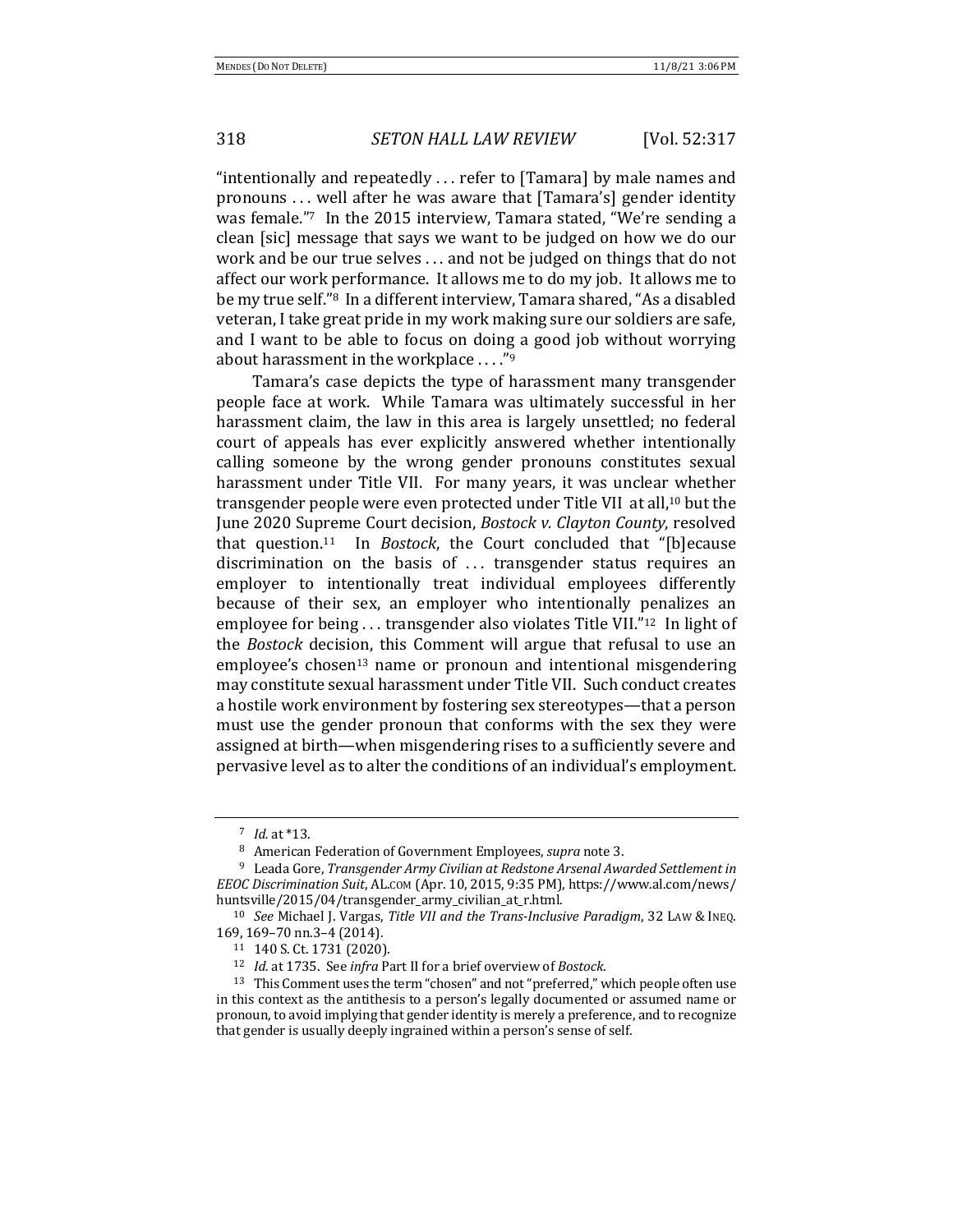By way of background, gender identities come in many forms. A person's gender identity is their internal sense of their gender, which may or may not align with the gender they were assigned at birth.<sup>14</sup> The adjective "cisgender" generally applies to individuals whose gender identity corresponds with the sex they were assigned at birth.<sup>15</sup> The adjective "transgender" generally applies to individuals whose gender identity is different from the sex they were assigned at birth.<sup>16</sup> While many transgender people may identify as men or women, others may identify as nonbinary or gender nonconforming.<sup>17</sup> The term "intersex" applies to people who have a variety of physical sex traits, such as variations in chromosomes or anatomy, "that do not conform with a binary construction of sex as either male or female."<sup>18</sup> A person possessing intersex characteristics need not identify as nonbinary; being intersex does not determine a person's gender identity.<sup>19</sup> Moreover, there is no single way to define what it means to have a nonbinary gender identity since identifying as nonbinary might mean something different to different people.<sup>20</sup> For instance, certain individuals might identify with gender hybridity, "combining gender roles into non-traditional configurations [such as] bigender, pangender, and androgynous identities."<sup>21</sup> Others might reject gender altogether, declining to conform with any "traditional gender categories," identifying as gender-neutral or unisex.<sup>22</sup> Some might experience gender as a dynamic notion and identify as "gender fluid."<sup>23</sup> Some transgender and nonbinary people may experience gender dysphoria, which is clinically described as a feeling of distress a person may experience when their gender as assigned at birth does not align with the gender with which they identify.<sup>24</sup>

<sup>14</sup> Shirley Lin & Ezra Cukor, *LGBTQIA+ Discrimination*, *in* EMPLOYMENT DISCRIMINATION LAW & LITIGATION 2020 § 27:5 (2020).

<sup>&</sup>lt;sup>15</sup> Megan Brodie Maier, *Altering Gender Markers on Government Identity Documents: Unpredictable, Burdensome, And Oppressive, 23 U. PA. J.L. & Soc. CHANGE 203, 211 (2020).* 

<sup>16</sup> *Id.*

<sup>&</sup>lt;sup>17</sup> Lin & Cukor, *supra* note 14, at 43.

<sup>&</sup>lt;sup>18</sup> *Id.* at 48; see also Jessica A. Clarke, *They, Them, And Theirs*, 132 HARV. L. REV. 894, 898 (2019) ("While some nonbinary people have intersex variations, not all do, and many people with intersex variations have male or female gender identities.").

<sup>&</sup>lt;sup>19</sup> Lin & Cukor, *supra* note 14, at 48.

<sup>&</sup>lt;sup>20</sup> Clarke, *supra* note 18, at 905.

<sup>&</sup>lt;sup>21</sup> Clarke, *supra* note 18, at 906.

<sup>22</sup> *Id.* at 906.

<sup>&</sup>lt;sup>23</sup> *Id.* at 906-07.

<sup>&</sup>lt;sup>24</sup> *Glossary of Terms*, HUM. RTS. CAMPAIGN, https://www.hrc.org/resources/glossaryof-terms (last visited Oct. 8, 2021).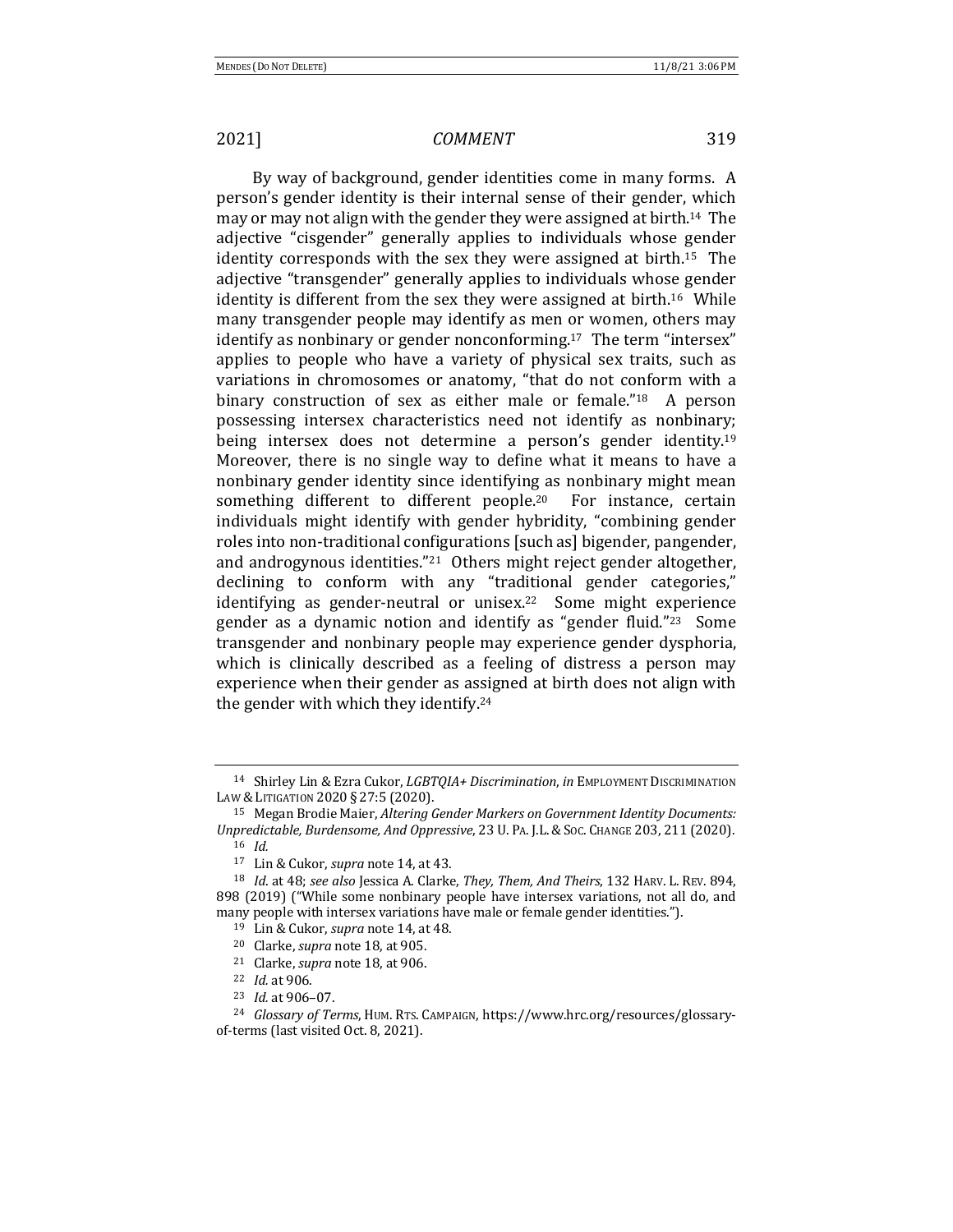While gender identity refers to someone's internal sense of their gender, gender expression refers to the ways in which a person presents themselves through their appearance, such as through their clothing, hair, name, pronouns, or other similar characteristics. Gender expression "may or may not conform to socially defined behaviors and characteristics typically associated with being either masculine or feminine."<sup>25</sup> While a person's gender identity and gender expression are not necessarily the same, many people may express their gender identity through their gender expression.<sup>26</sup> Accordingly, with various gender identities come various gender pronouns: most people who identify as female use the pronouns she/her; most people who identify as male use the pronouns he/him; people who identify as nonbinary or gender nonconforming may use various pronouns, including they/them or ze/zir.<sup>27</sup>

The population of transgender and gender nonconforming people in the United States is significant and appears to be rising.<sup>28</sup> According to a 2016 study conducted by UCLA School of Law, approximately 1.4 million people identify as transgender in the United States, making up about  $0.6\%$  of the population.<sup>29</sup> The study also found that "younger adults are more likely than older adults to identify as transgender."<sup>30</sup> According to a 2015 study conducted by the Pew Research Center, about 18% of adults in the United States say they personally know someone who goes by gender-neutral pronouns, $31$  and according to the National Center for Transgender Equality's 2015 U.S. Transgender Survey, approximately "35% of respondents indicated that their gender identity

<sup>25</sup> *Id.*; Lin & Cukor, *supra* note 14, at 16 n.91.

<sup>&</sup>lt;sup>26</sup> Lin & Cukor, *supra* note 14, at 16 n.91.

<sup>&</sup>lt;sup>27</sup> Clarke, *supra* note 18, at 958. In addition, Dennis Baron, a professor of English and linguistics at the University of Illinois, proposes a universal gender nonconforming pronoun in the pronoun "they." DENNIS BARON, WHAT'S YOUR PRONOUN? BEYOND HE AND SHE 149–83 (2020).

<sup>&</sup>lt;sup>28</sup> ANDREW R. FLORES ET AL., THE WILLIAMS INST., HOW MANY ADULTS IDENTIFY AS TRANSGENDER IN THE UNITED STATES? 6 (2016), https://williamsinstitute.law.ucla.edu/ publications/trans-adults-united-states (While the study shows the estimate of transgender people in the U.S. doubled between a 2011 study and the 2016 study, "[a] perceived increase in visibility and social acceptance of transgender people may increase the number of individuals willing to identify as transgender on a governmentadministered survey.").

<sup>&</sup>lt;sup>29</sup> *Id.* The study only accounted for people eighteen-years-old and older.

<sup>30</sup> *Id.*

<sup>&</sup>lt;sup>31</sup> A.W. Geiger et al., *About One-in-Five U.S. Adults Know Someone Who Goes by a* Gender-Neutral Pronoun, PEW RSCH. CTR. (Sept. 5, 2019), https://www.pewresearch.org/ fact-tank/2019/09/05/gender-neutral-pronouns.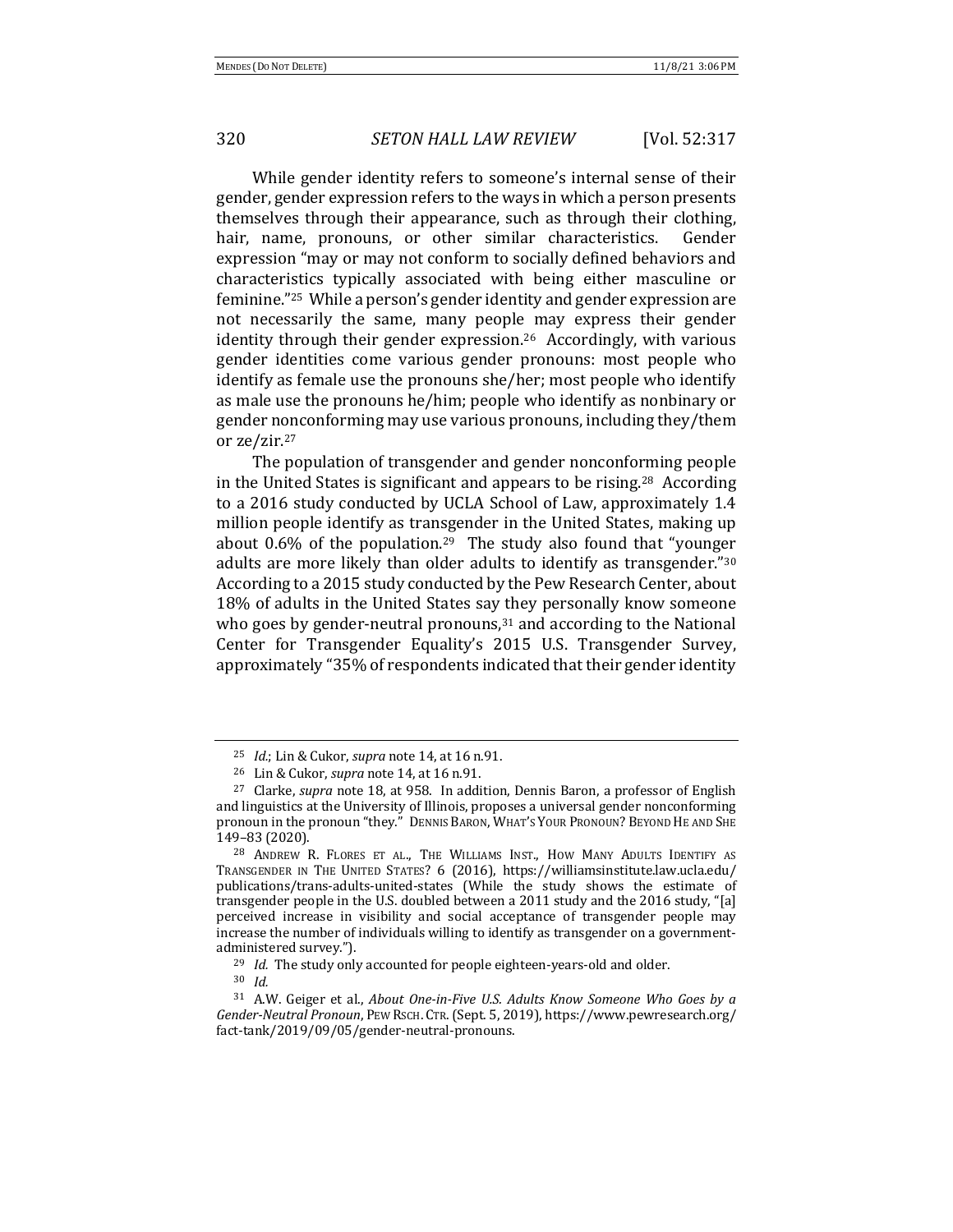was best described as nonbinary."<sup>32</sup> Some states have taken various actions to protect transgender and nonbinary individuals, including recognizing a third gender category and passing legislation that permits people to use "nonbinary" or "x" as a designation on certain identification documents.<sup>33</sup>

Advocates have long asserted that discrimination based on gender nonconformity, or discrimination "against men perceived as feminine or women perceived as masculine," remains "a harmful type of sex discrimination that the law should redress."<sup>34</sup> Misgendering—referring to someone as a gender different than the gender with which they identify—would fall into this kind of discrimination. This is one mechanism that advances the gender-based stereotype that individuals should go by the names or pronouns that conform with the sex they were assigned at birth.

Misgendering is a persistent issue that detrimentally affects many transgender people in the workplace. The National Center for Transgender Equality's 2011 report on transgender discrimination found that 45% of respondents reported having been misgendered "repeatedly and on purpose" at work. $35$  The National Center for Transgender Equality's 2015 report stated that "[m]ore than threequarters (77%) of respondents" had taken "steps to avoid mistreatment in the workplace, such as hiding or delaying their gender transition or quitting their job." $36$  Being misgendered is generally considered psychologically harmful and can lead to feelings of negative affect, low appearance state self-esteem, and stigmatization.<sup>37</sup>

<sup>&</sup>lt;sup>32</sup> SANDY E. JAMES ET AL., NAT'L CTR. FOR TRANSGENDER EQUAL., THE REPORT OF THE 2015 U.S. TRANSGENDER SURVEY 45 (2016) [hereinafter 2015 U.S. TRANSGENDER SURVEY], https:// www.transequality.org/sites/default/files/docs/usts/USTS%20Full%20Report%20- %20FINAL%201.6.17.pdf. The National Center for Transgender Equality's 2015 survey "is the largest survey examining the experiences of transgender people in the United States." *Id.* The organization planned to release an updated version of the survey in 2020, but the COVID-19 pandemic delayed its efforts. An updated version of the survey is scheduled to be published in 2021.

<sup>33</sup> Clarke, *supra* note 18, at 896-97.

<sup>34</sup> *Id.* at 900.

<sup>&</sup>lt;sup>35</sup> JAMIE M. GRANT ET AL., NAT'L CTR. FOR TRANSGENDER EQUAL., INJUSTICE AT EVERY TURN: A REPORT OF THE NATIONAL TRANSGENDER DISCRIMINATION SURVEY 62 (2011), https://www.thetaskforce.org/wp-content/uploads/2019/07/ntds\_full.pdf.

<sup>&</sup>lt;sup>36</sup> 2015 U.S. TRANSGENDER SURVEY, *supra* note 32, at 148.

<sup>&</sup>lt;sup>37</sup> See Kevin A. McLemore, *Experiences with Misgendering: Identity Misclassification* of Transgender Spectrum Individuals, 14 SELF AND IDENTITY 1 (2014); see also M. Paz Galupo et al., "Every Time I Get Gendered Male, I Feel a Pain in My Chest": Understanding the Social Context for Gender Dysphoria, 5 STIGMA & HEALTH 199, 205 (2020) (concluding that being misgendered can increase gender dysphoria, while recognizing "that not all of the distress [caused by triggers such as being misgendered] originates from gender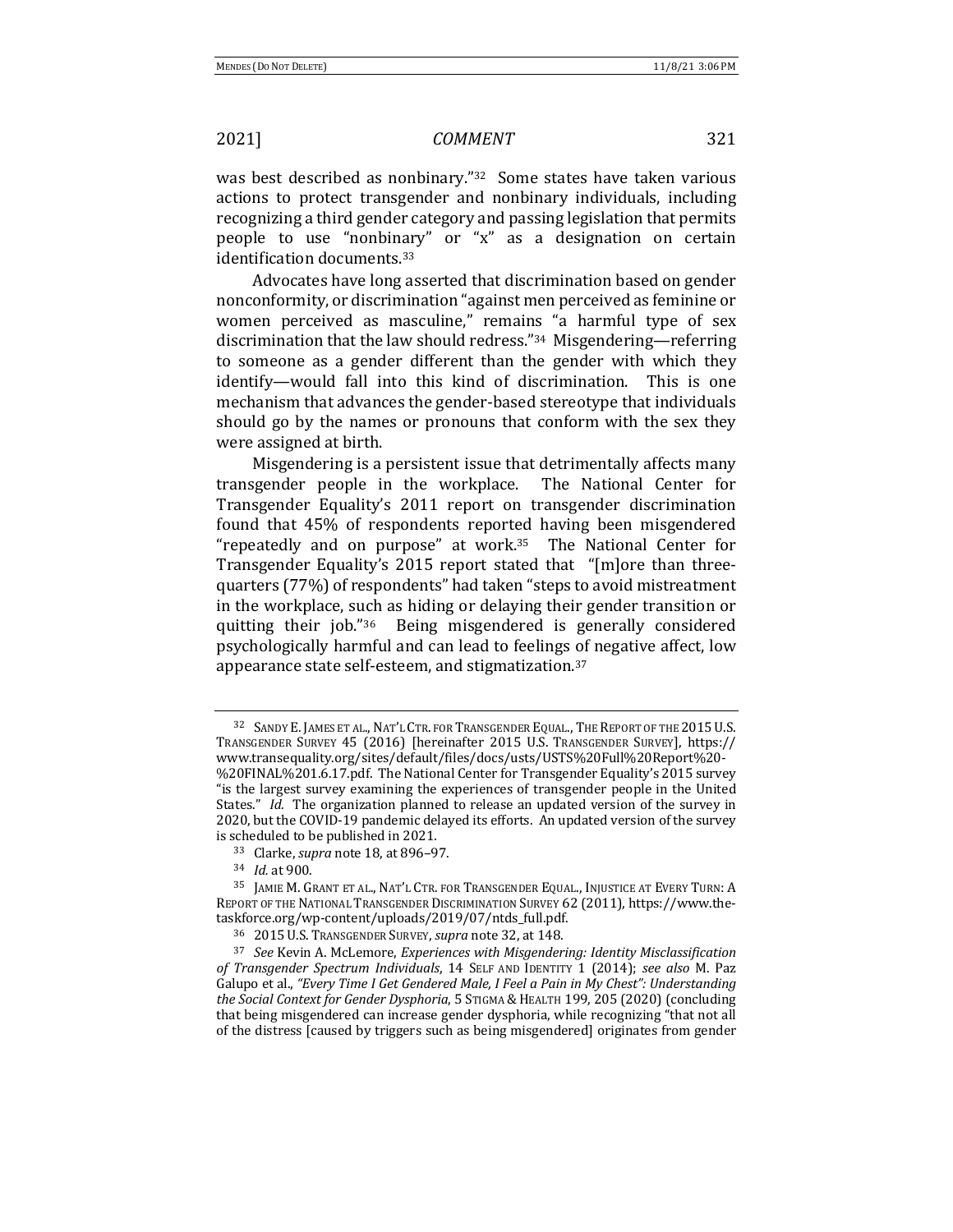Many employers have already adopted internal policies to prohibit employee misgendering.<sup>38</sup> Additionally, some local jurisdictions have recognized the importance of preventing misgendering and have specifically enacted provisions to protect transgender people from misgendering in the workplace. For example, Washington D.C. passed a regulation stating that "[d]eliberately misusing an individual's preferred name[,] form of address or gender-related pronoun" may qualify as "evidence of unlawful harassment and hostile environment" when considering the totality of the circumstances. $39$  These circumstances include "the nature, frequency, and severity of the behavior" under an objective standard, "focusing on whether the behavior was sufficiently severe or pervasive to alter the conditions of the victim's employment[.]"<sup>40</sup> Similarly, New York City's Human Rights Law "requires employers  $\dots$  to use the name, pronouns, and title (e.g., Ms./Mrs./Mx.) with which a person self-identifies, regardless of the person's sex assigned at birth, anatomy, gender, medical history, appearance, or the sex indicated on the person's identification." $41$ Nevertheless, this Comment posits that employees across the country should not have to rely only on employers' internal policies or local laws for redress, but should also have a federal remedy in Title VII for intentional misgendering in the workplace.

Part II of this Comment will provide an overview of the Supreme Court's landmark decision in *Bostock v. Clayton County*. Part III will discuss the development of gender discrimination, sex stereotyping, and sexual harassment law under Title VII. Part IV will survey the EEOC's approach to Title VII hostile work environment claims based on misgendering. Part V will discuss federal case law relevant to misgendering. Part VI will analyze some challenges that may arise as more employers and employees consider workplace pronoun policies to comply with Title VII. Part VII will follow with a call to action for employers and employees: for employers to adopt and enforce inclusive pronoun practices, and for employees to make their pronoun details a part of their work lives, if they wish.

incongruence per se, but may instead originate from stigma stress associated with negotiating social interactions in a cisnormative context").

<sup>&</sup>lt;sup>38</sup> Corporate Equality Index 2020, HUM. RTS. CAMPAIGN, https://www.hrc.org/resources/corporate-equality-index (last visited Oct. 8, 2021).

<sup>39</sup> D.C. MUN. REGS. tit. 4, §808.2 (2020).

<sup>40</sup> *Id.*

<sup>41 47</sup> R.C.N.Y. § 8-102 (2019).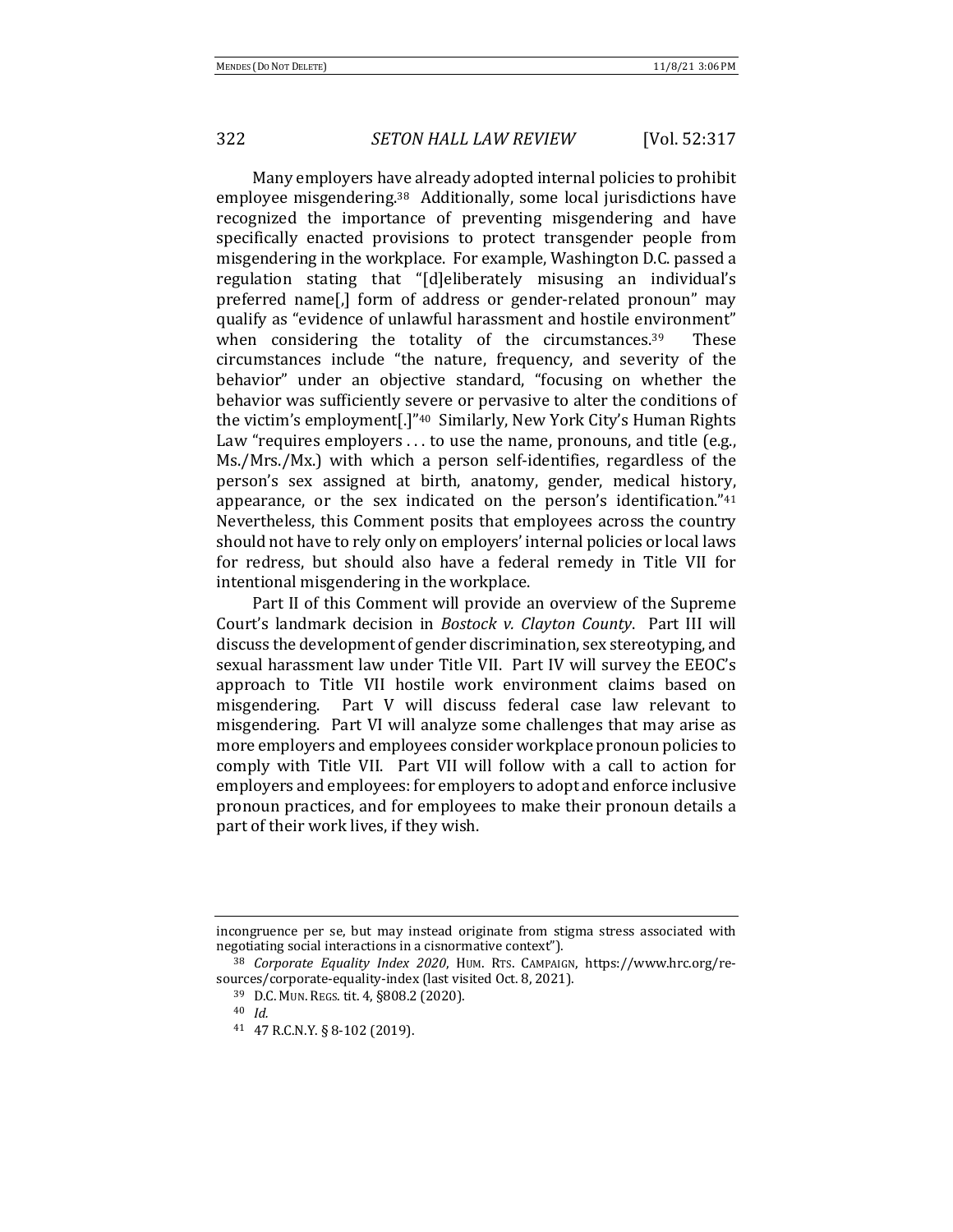## II. AN OVERVIEW OF BOSTOCK V. CLAYTON COUNTY

On June 15, 2020, the Supreme Court held in its landmark decision, Bostock v. Clayton County, that Title VII of the Civil Rights Act of 1964's prohibition against discrimination in employment "on the basis of  $\dots$ sex" applies to discrimination based on sexual orientation and gender  $id$ entity.<sup>42</sup> The Court decided three cases in Bostock: two relating to Title VII protection based on sexual orientation, and one relating to Title VII protection based on gender identity.<sup>43</sup> Bostock v. Clayton County and Zarda v. Altitude Express, Inc. posed similar issues; in both cases, the plaintiffs' employers fired them shortly after finding out the plaintiffs were gay.<sup>44</sup> In R.G. & G.R. Harris Funeral Homes, Inc. v. EEOC, the plaintiff was fired after informing her employer that she was transgender and planning to transition from male to female.<sup>45</sup>

Ultimately, Justice Gorsuch, writing for the Bostock majority, held that "it is impossible to discriminate against a person for being  $\dots$ transgender without discriminating against that individual based on sex."<sup>46</sup> Despite the defendant-employers' contention that in 1964, when Congress passed the Civil Rights Act, few would have expected Title VII to reach issues of sexual orientation and gender identity, the majority held that the statutory language plainly prohibits such discrimination.<sup>47</sup> In the context of this Comment, it would follow that an employer who intentionally treats an employee worse on the basis of sex—such as by refusing to call a transgender employee by their chosen name and pronoun while referring to cisgender employees by their chosen name and pronouns without question—would also violate Title VII if the conduct contaminates the conditions of the employee's work.

The Court also stated that Title VII "makes each instance of discriminating against an individual employee because of that individual's sex an independent violation of Title VII," regardless of any consideration of sex stereotyping. "So just as an employer who fires both Hannah and Bob for failing to fulfill traditional sex stereotypes doubles rather than eliminates Title VII liability, an employer who fires

<sup>42</sup> *Bostock*, 140 S. Ct. at 1737.

<sup>43</sup> *Id.* at 1737–38.

<sup>44</sup> *Id.*

<sup>45</sup> *Id.* at 1738.

<sup>46</sup> *Id.* at 1741.

<sup>&</sup>lt;sup>47</sup> *Id.* at 1749–51, 1754 (The majority posited that "because few in 1964 expected today's result, we should not dare to admit that it follows ineluctably from the statutory text." Moreover, the majority highlighted that it couldn't have been the case that "no one" would have expected Title VII to reach matters of gender identity in 1964, stating that "[n]ot long after the law's passage, ... transgender employees began filing Title VII complaints, so at least some people foresaw this potential application.").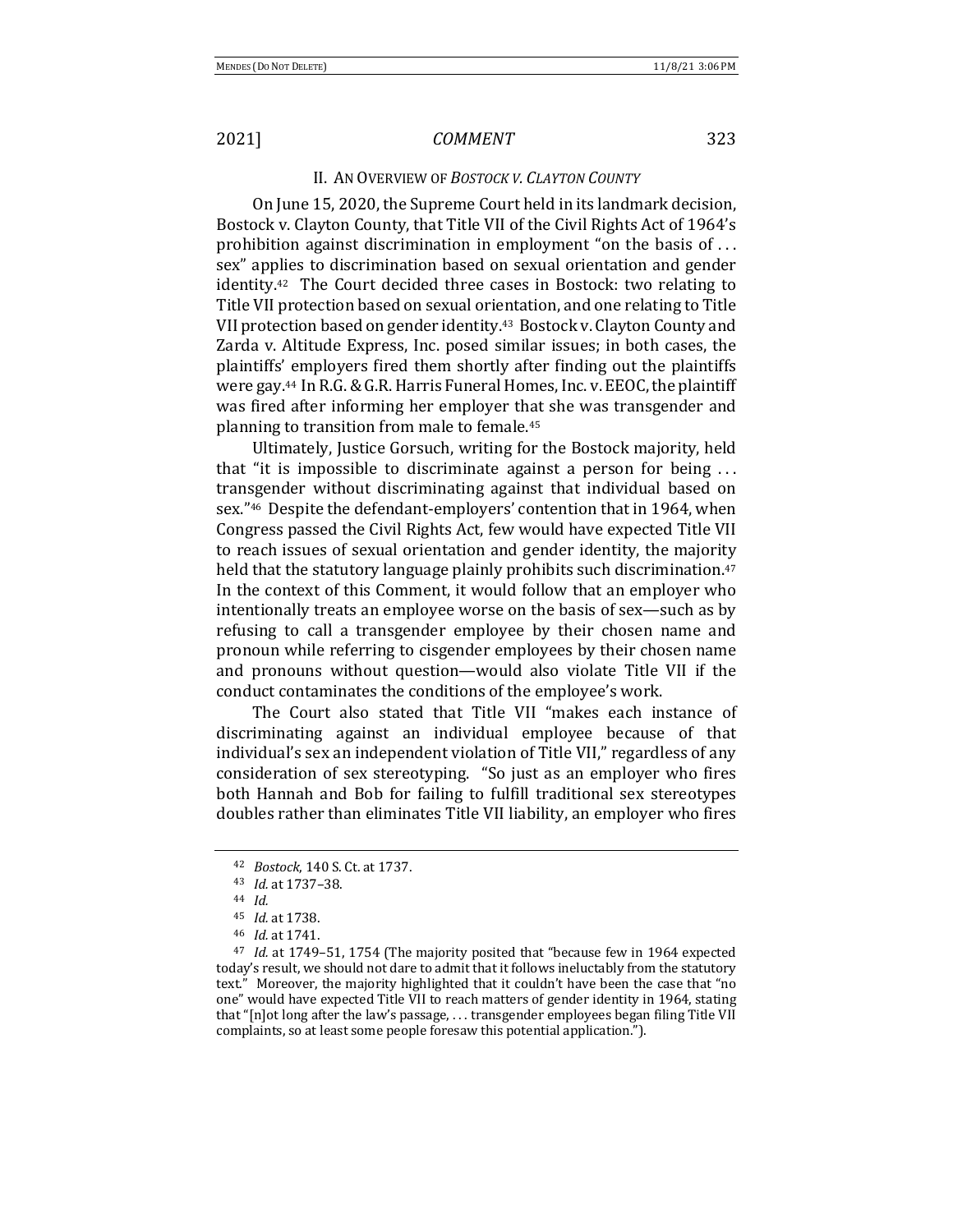both Hannah and Bob for being ... transgender does the same."48 This statement implies that the sex stereotyping doctrine is still up for use when considering discrimination against transgender people in the workplace. In its decision, however, the majority also clarified that it was not specifically addressing any other potentially adjacent Title VII matters such as gender-based workplace dress codes or restroom rules.49

Justice Alito, in his dissent, disagreed with the majority's textual analysis and lamented the decision's inevitable implications, including how the decision might change the way people use gender pronouns.<sup>50</sup> Justice Alito posited that the majority's decision might unduly change how "employers address their employees" and how "teachers and school officials address students."<sup>51</sup> Under traditional English, "two sets of sex-specific singular personal pronouns are used to refer to someone in the third person (he, him, and his for males; she, her, and hers for females)."<sup>52</sup> Justice Alito highlighted that "several different sets of gender-neutral pronouns have now been created and are preferred by some individuals who do not identify as falling into either of the two traditional categories."<sup>53</sup>

In any event, Bostock has been seen as a source of optimism for the transgender community as it exemplifies a shift in the law that may require increased protection for transgender people in various areas even beyond the workplace, including housing, education, healthcare, and credit.54

# III. DEVELOPMENT OF GENDER DISCRIMINATION, SEX STEREOTYPES, AND SEXUAL HARASSMENT LAW UNDER TITLE VII

Title VII of the Civil Rights Act of 1964 prohibits an employer from discriminating against "any individual with respect to his compensation, terms, conditions, or privileges of employment, because of such individual's race, color, religion, sex, or national origin."<sup>55</sup> Title VII does

<sup>&</sup>lt;sup>48</sup> *Bostock*, 140 S. Ct. at 1742-43 (emphasis added).

<sup>49</sup> *Id.* at 1753.

<sup>&</sup>lt;sup>50</sup> *Id.* at 1755–56, 1782–83 (Alito, J., dissenting).

<sup>51</sup> *Id.* at 1782.

<sup>52</sup> *Id.*

<sup>53</sup> *Id.*

<sup>54</sup> *See generally*  Susan Bisom-Rapp, *The Landmark*  Bostock *Decision: Sexual Orientation and Gender Identity Bias in Employment Constitute Sex Discrimination Under* Federal Law, COMPAR. LAB. L. AND POL'Y J., Aug. 2020, at 9; CHRISTY MALLORY, ET AL., LEGAL PROTECTIONS FOR LGBT PEOPLE AFTER *BOSTOCK V. CLAYTON COUNTY* (July 2020), https:// williamsinstitute.law.ucla.edu/publications/state-nd-laws-after-bostock/.

<sup>55 42</sup> U.S.C. § 2000e-2.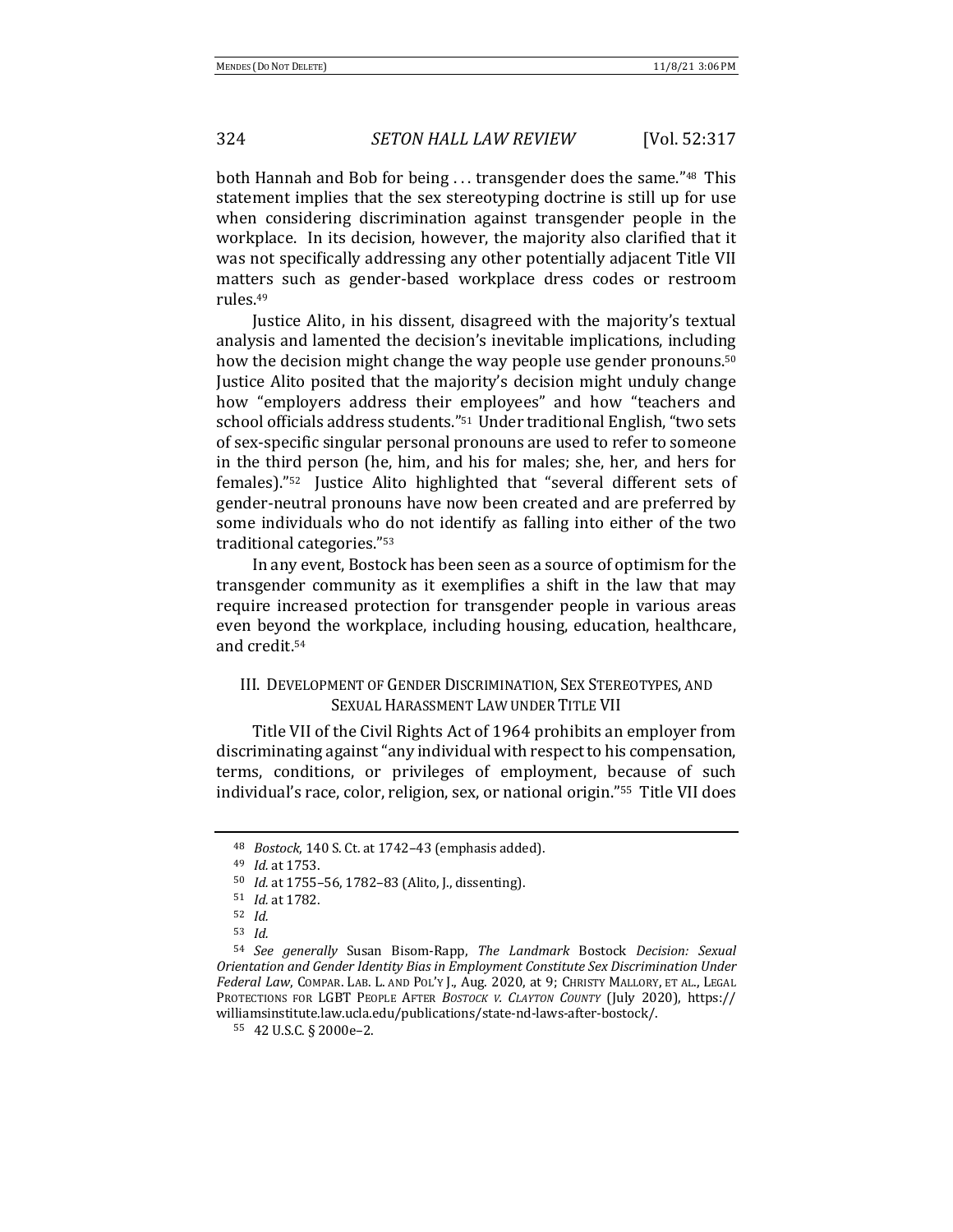not apply to all employers, but only those "engaged in an industry affecting commerce who ha[ve] fifteen or more employees for each working day in each of twenty or more calendar weeks in the current or preceding calendar year, and any agent of such a person  $\dots$ ."<sup>56</sup> This Part will discuss the development of sex stereotyping and sexual harassment under Title VII, and how the Court came to embrace sex stereotyping as a basis for finding hostile work environment sexual harassment.

### A. Development of Sex Stereotyping Jurisprudence under Title VII

Before her time on the Supreme Court, Justice Ruth Bader Ginsburg successfully argued multiple cases asserting that "writing sex-based stereotypes into the laws of the land was sex discrimination in violation of equal protection<sup>[1]"57</sup> In line with Justice Ginsburg's early construction of sex discrimination as based on stereotypes, the law under Title VII developed to similarly recognize "a gender stereotyping theory, under which workplace penalties and harassment of individuals for failing to conform to gender stereotypes may be actionable sex discrimination."58

In *Price Waterhouse v. Hopkins*, the Supreme Court expanded Title VII's reach in a plurality decision, positing that taking adverse employment action based on sex stereotypes was a prohibited form of sex discrimination under Title VII.<sup>59</sup> The Court found that the employer violated Title VII when it relied on stereotypes about how women are societally expected to present themselves in denying Hopkins (a cisgender female manager) a partner position. $60$  Because the partners reviewing her qualifications deemed she was not "feminine" enough, the Court found the employer had discriminated against Hopkins by sex stereotyping.<sup>61</sup> Ultimately, because Hopkins's gender was a motivating factor to her employer's decision to not promote her, the employer violated Title VII.<sup>62</sup> The Court noted that "[i]n forbidding employers to

<sup>56</sup> 42 U.S.C. § 2000e.

<sup>57</sup> Stephanie Bornstein, *The Law of Gender Stereotyping and the Work-Family Conflicts of Men*, 63 HASTINGS L.J. 1297, 1299 (2011).

<sup>58</sup> Bornstein, *supra* note 57, at 1299.

<sup>59 490</sup> U.S. 228, 251 (1989).

<sup>&</sup>lt;sup>60</sup> *Id.* at 272 (O'Connor, J., concurring).

 $61$  *Id.* One partner described Hopkins as too "macho," and another recommended that she should walk, talk, and dress more femininely, wear make-up, style her hair, and wear jewelry to better suit herself for the role. *Id.* 

<sup>&</sup>lt;sup>62</sup> *Id.* Relating to causation, the *Hopkins* plurality held that a plaintiff does not need to prove that gender was the but-for cause of an adverse employment decision to succeed on a Title VII claim, but just that gender was a motivating factor in taking the adverse action. *Id.* at 250. The Title VII "motivating factor" causation standard was later codified in the Civil Rights Act of 1991.  $42$  U.S.C. § 2000e-2(m) (2018) ("[A]n unlawful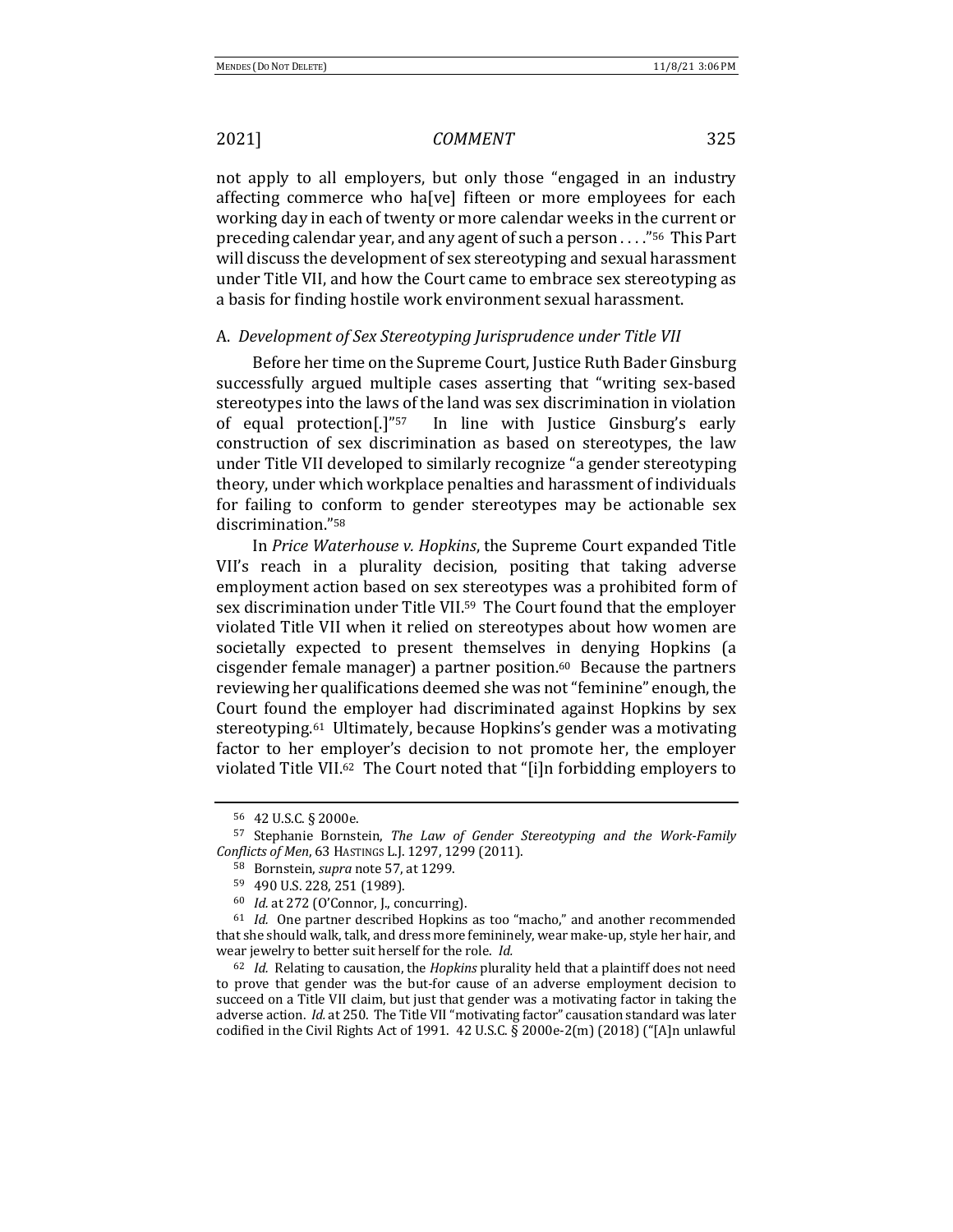discriminate against individuals because of their sex, Congress intended to strike at the entire spectrum of disparate treatment of men and women resulting from sex stereotypes."<sup>63</sup>

# B. Development of Sexual Harassment Jurisprudence Under Title *VII*

Alongside the development of sex stereotyping jurisprudence, the Supreme Court also began developing its sexual harassment law under Title VII. Sexual harassment jurisprudence consists of two categories: " quid pro quo" and "hostile work environment" claims.<sup>64</sup> Quid pro quo sexual harassment occurs when an employer conditions employment benefits on submission to "[unwelcome] sexual advances, requests for sexual favors, and other verbal or physical conduct of a sexual nature."<sup>65</sup> Hostile work environment harassment occurs when an employer fosters or fails to prevent offensive behavior in the workplace, such as "discriminatory intimidation, ridicule, and insult," that is so severe and pervasive that it "alter[s] the conditions of [the victim's] employment and create[s] an abusive working environment."<sup>66</sup> Misgendering cases would fall under the hostile work environment category.

In *Meritor Savings Bank v. Vinson*, the Court formally recognized sexual harassment as a form of sex discrimination that violates Title VII, holding that "a plaintiff may establish a violation of Title VII by proving that discrimination based on sex has created a hostile or abusive work environment."<sup>67</sup> The Court elaborated that "[f]or sexual harassment to be actionable, it must be sufficiently severe or pervasive 'to alter the conditions of [the victim's] employment and create an abusive working

employment practice is established when the complaining party demonstrates that race, color, religion, sex, or national origin, was a motivating factor for any employment practice, even though other factors motivated the practice."). Despite the hope that this laxer causation standard would make Title VII claims easier for plaintiffs to win, the motivating factor standard did not change much in the way of plaintiff success. See Charles A. Sullivan, *Making Too Much of Too Little?: Why "Motivating Factor" Liability Did Not Revolutionize Title VII*, 62 ARIZ. L. REV. 357 (2020). Additionally, the *Bostock* majority applied "but for" causation in making its determination, suggesting that either standard could apply. 140 S. Ct. at 1740, 1742.

<sup>&</sup>lt;sup>63</sup> *Hopkins*, 490 U.S. at 251 (quoting Los Angeles Dep't of Water and Power v. Manhart, 435 U.S. 702, 707 n.13 (1978)).

<sup>&</sup>lt;sup>64</sup> Meritor Sav. Bank, FSB v. Vinson, 477 U.S. 57, 66 (1986). *But see* Burlington Indus. v. Ellerth, 524 U.S. 742, 752 (1998) (noting that nothing in the statutory text expressly separates sexual harassment claims into these two categories, and that the terms are "helpful  $\ldots$  in making a rough demarcation between cases  $\ldots$  but beyond this are of limited utility").

<sup>65</sup> *Meritor*, 477 U.S. at 65 (quoting 29 § C.F.R. 1604.11(a))*.*

<sup>66</sup> *Id.* at 65, 67.

<sup>67</sup> *Id.* at 66.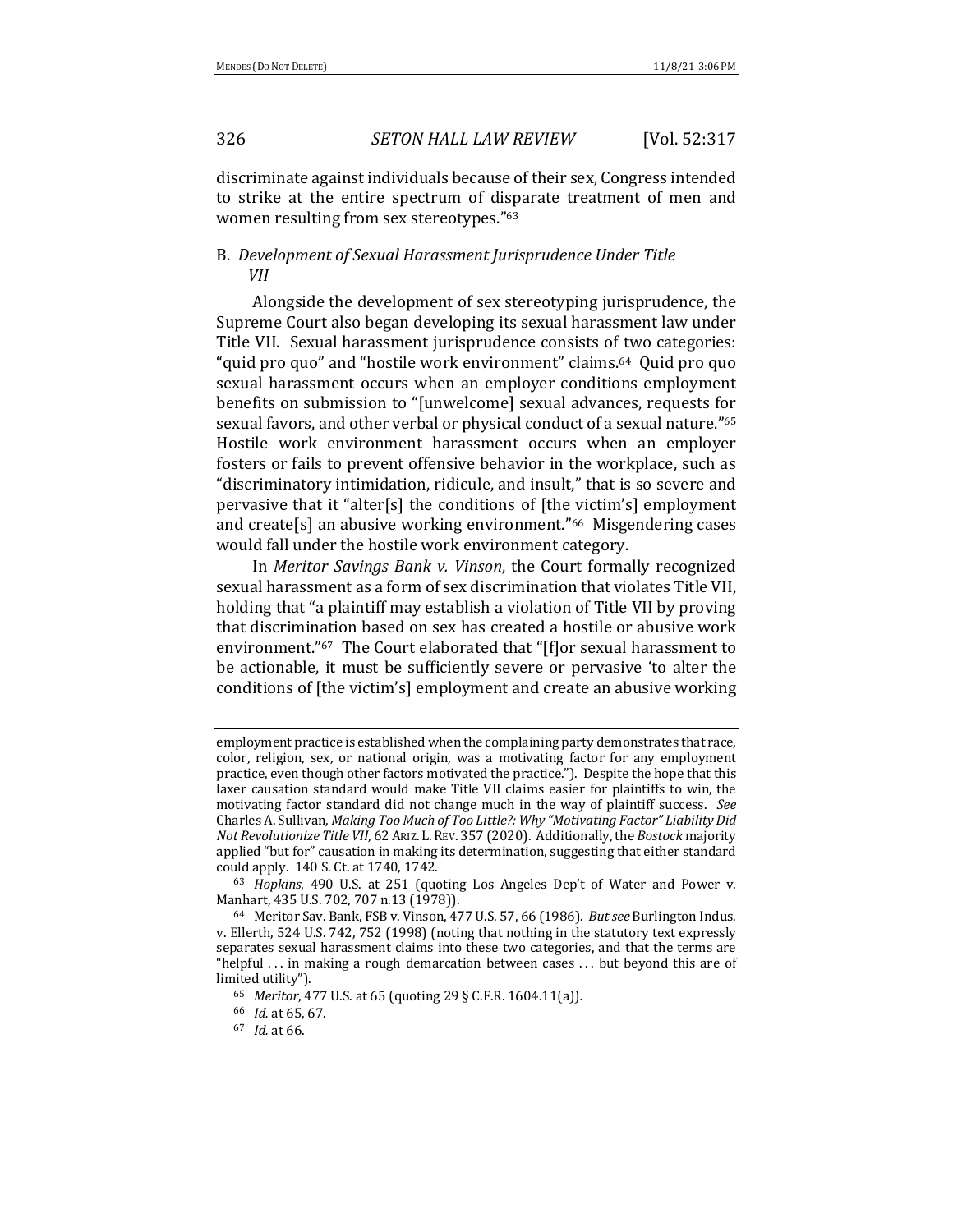environment."<sup>68</sup> Moreover, the Court asserted that Title VII's protection of the "terms, conditions, or privileges of employment" is not limited to "economic" or "tangible" discrimination but to "the entire spectrum of disparate treatment" in employment.<sup>69</sup>

In its unanimous decision in *Harris v. Forklift Systems, Inc.*, the Court elaborated on what it means for a workplace to be "hostile" and further developed the "severe or pervasive" standard.<sup>70</sup> In *Harris*, a cisgender female manager was constantly subjected to negative genderbased comments, such as "[y]ou're a woman, what do you know," and sexual innuendos by the president of the company.<sup>71</sup> The Court granted certiorari on Harris's gender-based hostile work environment claim to resolve a circuit split on whether an employer's conduct "must 'seriously affect [an employee's] psychological well-being' or lead the plaintiff to 'suffer injury'" to rise to the level of abusive work environment harassment.<sup>72</sup> The Court responded in the negative: to violate Title VII, an employer needs only to act in a way that may "detract from employees' job performance, discourage employees from remaining on the job, or keep them from advancing in their careers." $73$ The discriminatory conduct must be "severe or pervasive" and the work environment must "reasonably be perceived, and is perceived, as hostile or abusive" under the totality of the circumstances.<sup>74</sup> No one factor is required, but a court may consider "the frequency of the discriminatory conduct; its severity; whether it is physically threatening or humiliating, or a mere offensive utterance; and whether it unreasonably interferes with an employee's work performance." $75$  While evidence of "[t]he effect on an employee's psychological well-being is relevant to

<sup>&</sup>lt;sup>68</sup> *Id.* at 67 (quoting Henson v. Dundee, 682 F.2d 897, 904 (11th Cir. 1982)). The *Meritor* Court also cited *Rogers v. EEOC* as the first instance where a hostile work environment claim was recognized, in holding that a workplace rampant with ethnic or racial discrimination was so offensive as to "destroy completely the emotional and psychological stability of minority group workers ....<sup>"</sup> *Id.* at 66 (citing Rogers v. EEOC, 454 F.2d 234, 238 (5th Cir. 1971)). Based on *Rogers*, the *Meritor* Court held that "[n]othing in Title VII suggests that a hostile environment based on discriminatory sexual harassment should not be likewise prohibited." *Meritor*, 477 U.S. at 66.

<sup>&</sup>lt;sup>69</sup> Meritor, 477 U.S. at 64 (quoting Los Angeles Dep't of Water and Power v. Manhart, 435 U.S. 702, 707 n.13 (1978)).

<sup>70 510</sup> U.S. 17, 22 (1993).

<sup>71</sup> *Id.* at 19.

<sup>72</sup> *Id.* at 22.

<sup>73</sup> *Id.*

<sup>74</sup> *Id.* at 22-23.

<sup>75</sup> *Id*. at 23.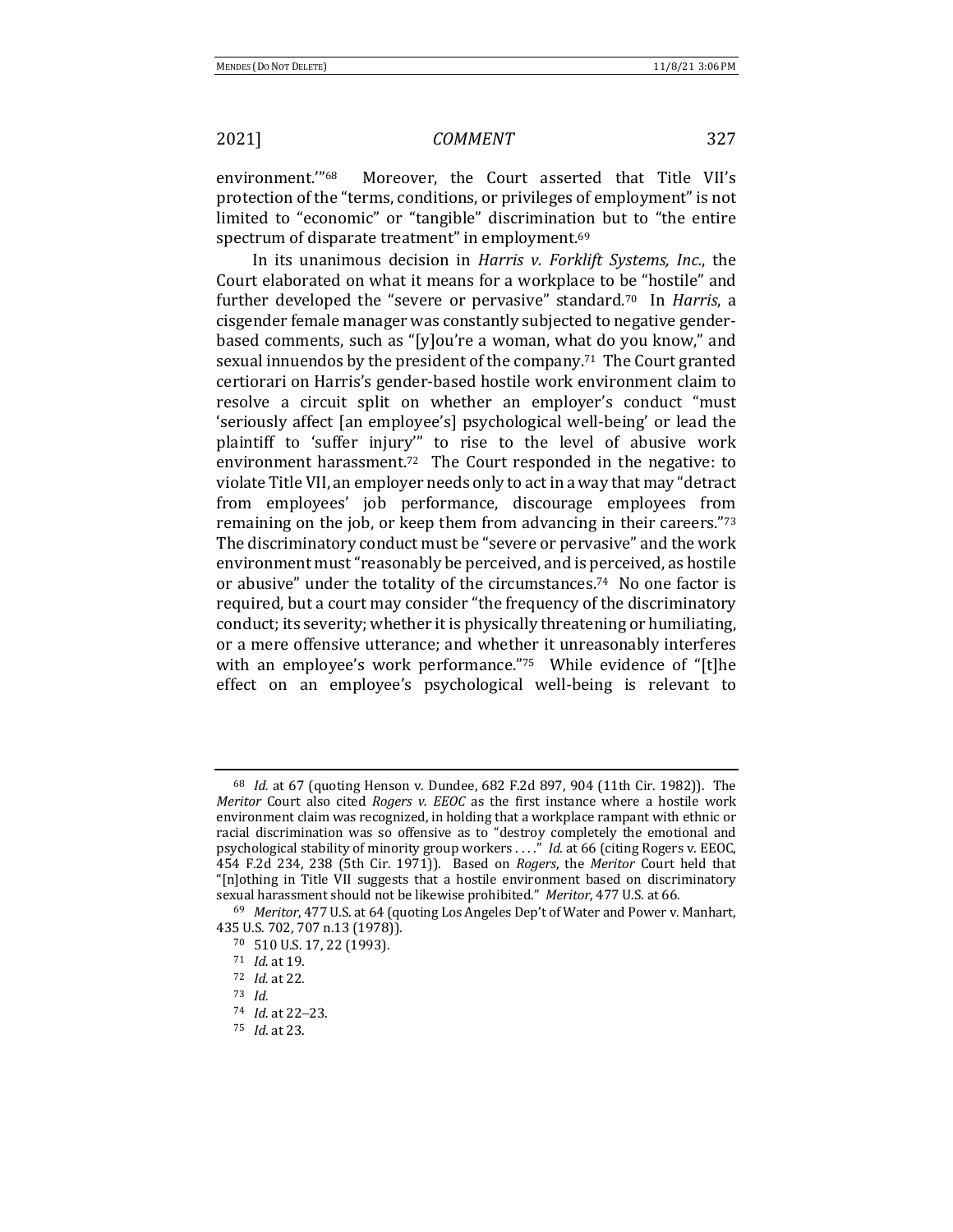determining whether the employee actually found the environment abusive," it is not required.<sup>76</sup>

Under this standard, a transgender individual facing severe or pervasive intentional misgendering would not have to prove that their workplace harmed their psychological well-being, or that they experienced new or increased gender dysphoria. Although such a claim would serve as evidence in support of the severe or pervasive nature of the misgendering, the individual would need only to demonstrate that the misgendering was reasonably perceived as abusive and "detract[ed] from [their] job performance, discourage[ed] [them] from remaining on the job, or [kept] them from advancing in their career[]."77 Severe and pervasive misgendering can conceivably make someone want to quit their job, not show up to work, or not want to work with a particular person.

In *Oncale v. Sundowner Offshore Services, Inc.*, male supervisors subjected the plaintiff, who was also male, to repeated physical harassment.<sup>78</sup> There, the Court held that "nothing in Title VII necessarily bars a claim of discrimination 'because of ... sex' merely because the plaintiff and the defendant  $\dots$  are of the same sex."<sup>79</sup> While recognizing that "male-on-male sexual harassment" was not necessarily one of Congress's concerns when enacting Title VII, the Court wrote that "statutory prohibitions often go beyond the principal evil to cover reasonably comparable evils  $\dots$ "80 The Court emphasized that the severity of the conduct "should be judged from the perspective of a reasonable person in the plaintiff's position . . . . "81 In light of the *Bostock* decision, this concept would transfer to misgendering cases. While Congress was not expressly trying to rid the workplace of misgendering when enacting Title VII, it is a reasonably comparable evil to other forms of sex stereotyping that hold people back from participating and advancing in the workplace.

Considering *Bostock* and the Supreme Court's sexual harassment precedent together, the thesis of this Comment—that intentional misgendering may be grounds for a hostile work environment claim because it may rise to a sufficiently severe and pervasive level as to alter the conditions of an individual's employment—fits within the sexual harassment framework. Because Title VII protects transgender and

<sup>76</sup> *Harris*, 510 U.S. at 23.

<sup>77</sup> *Id*. at 22.

<sup>78 523</sup> U.S. 75, 77 (1998).

<sup>79</sup> *Id.* at 79.

<sup>80</sup> *Id.*

<sup>81</sup> *Id.* at 81.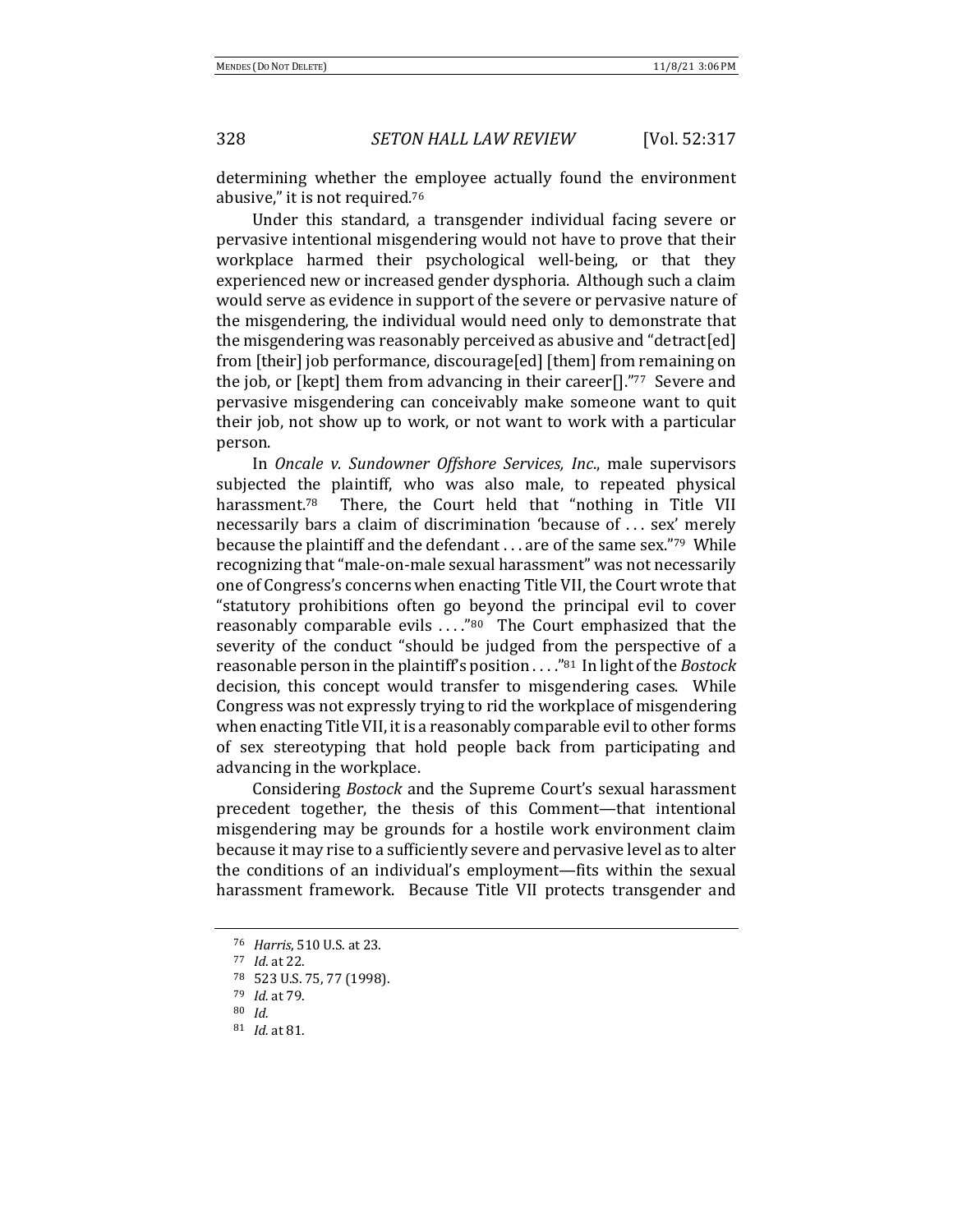gender-nonconforming people from disparate treatment in the workplace, an employer cannot intentionally call an employee by the wrong pronoun without violating Title VII in some respect. Such misgendering is either discrimination per se or relies on the sex stereotype that an employee's pronouns should not deviate from cisgender male and female expectations. This framework requires the removal of the entire spectrum of disparate treatment between employees of all gender identities, including practices that grant only cisgender employees the protection of being called by their chosen name and pronoun, at least when they are sufficiently severe or pervasive to contaminate the work environment.

As to when an employer may be liable to a victim-employee for hostile work environment sexual harassment, the Court held in *Burlington Industries, Inc. v. Ellerth* that an employer may be vicariously liable to an employee when a supervisor creates a hostile work environment, even when the victim suffers no "tangible" employment consequences, such as being fired or demoted.<sup>82</sup> An employer may be held liable if it intended the consequences of the supervisor's harassment, the employer was negligent or reckless in preventing the harassment, the harassment occurred within the scope of a nondelegable duty of the employer, or the employee "purported to act or to speak on behalf of the principal[.]"<sup>83</sup> As a defense, an employer may demonstrate that it "exercised reasonable care to prevent and correct promptly any sexually harassing behavior, and ... that the plaintiff employee unreasonably failed to take advantage of any preventive or corrective opportunities provided by the employer or to avoid harm otherwise."<sup>84</sup> An employer may also be held liable for hostile work environment sexual harassment even when a nonsupervisory coworker or third party is the harasser; in this case, an employee would have to prove that the employer was negligent in preventing the harassment.<sup>85</sup> Therefore, plaintiffs have the potential to bring hostile

 $85$  The Court further developed its Title VII vicarious liability framework in *Vance v. Ball State University*, holding that an employer is not liable for the actions of supervisors

<sup>82 524</sup> U.S. 742, 745 (1998).

<sup>83</sup> *Id.* at 758.

<sup>84</sup> *Id.* at 765. Similarly, in *Faragher v. Boca Raton*, decided on the same day as *Burlington*, the Court applied the same liability rule: "[A]n employer is vicariously liable for actionable discrimination caused by a supervisor, but subject to an affirmative defense looking to the reasonableness of the employer's conduct as well as that of a plaintiff victim." 524 U.S. 775, 780 (1998). The Court held that the employer had failed to take reasonable care to prevent the harassment, as the city did not keep track of supervisors' conduct, failed to disseminate its sexual harassment policy among its employees, and did not have a reasonable complaint procedure in place for employees to take advantage of. *Id.* at 808.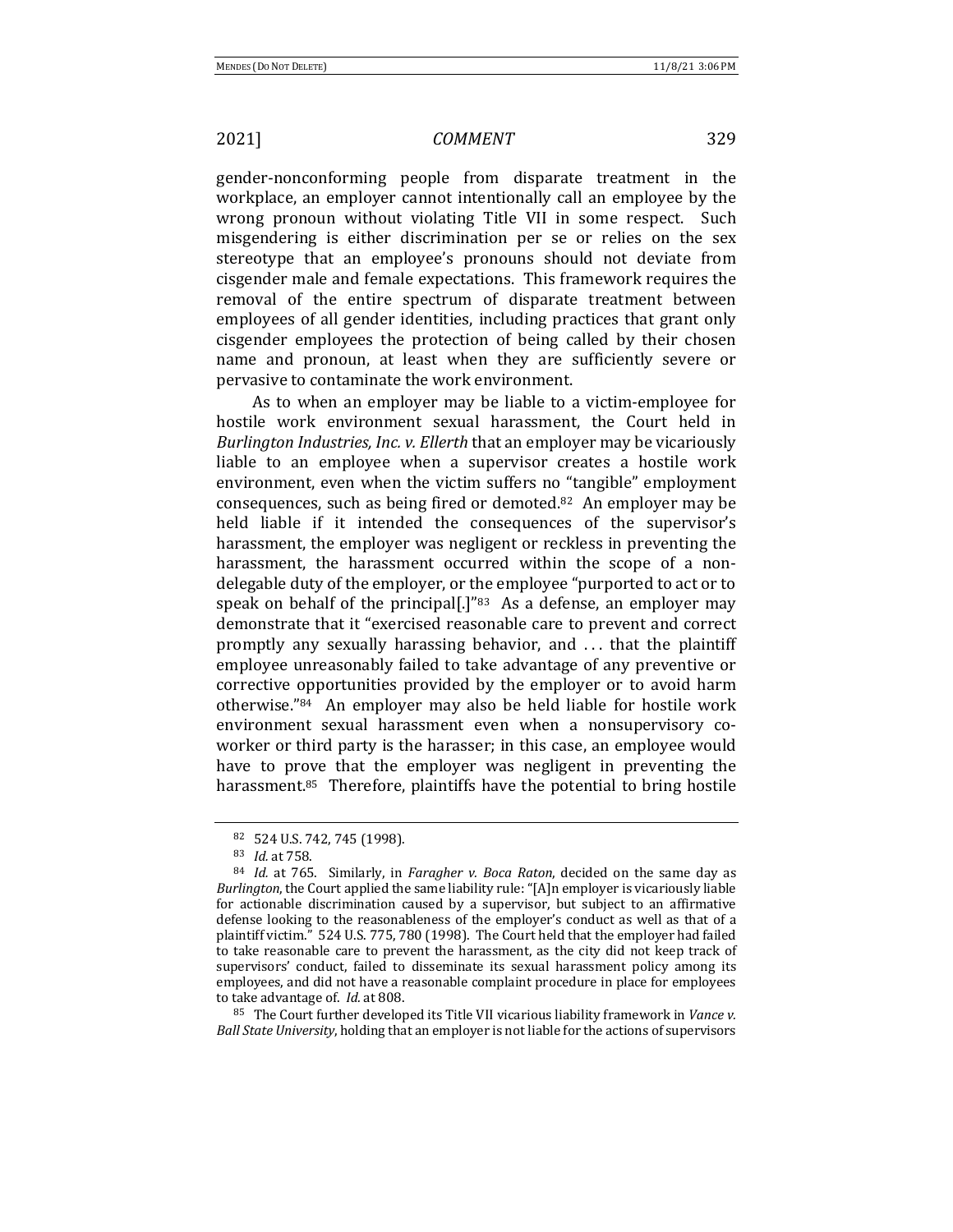work environment claims even when the employer did not intend to cause a hostile work environment but fosters one as a consequence of unchecked offensive workplace behavior.

The *Burlington* liability framework would not consider misgendering a "tangible" employment action, like hiring or firing would be. In a situation where a supervisor consistently calls an employee by the incorrect pronoun, an employer would have to prove that it "exercised reasonable care to prevent and correct promptly [the misgendering], and  $\dots$  that the plaintiff employee unreasonably failed to take advantage of any preventive or corrective opportunities provided by the employer or to avoid [the misgendering] otherwise."<sup>86</sup> In a situation where a co-worker consistently calls an employee by incorrect pronouns, an employer may be held liable for sexual harassment if it was negligent in controlling the working conditions by not taking action to prevent and correct the misgendering, or failed to provide corrective opportunities. $87$  Examples of employers failing to exercise reasonable care might include failing to provide training or providing ineffective training regarding pronoun usage, failing to put in place an adequate complaint system, or ignoring or dismissing employee complaints of misgendering. Ultimately, if an employer knew or should have known about the harassment—no matter if the harasser is a supervisor, co-worker, or third party—and failed to take reasonable care to stop the harassment, the employer may be liable to the victimemployee based on its negligence.<sup>88</sup>

Evidence of a supervisor's or co-worker's intentional misgendering (as opposed to accidental misgendering) would make a "severe or pervasive" argument significantly stronger. Under the severe and pervasive framework—requiring that the harassment be so offensive as to alter the conditions of the employee's work—if a supervisor or coworker makes an honest mistake by calling an employee the wrong pronoun, even if they are previously aware of their gender identity, their conduct likely would not rise to a sufficiently severe or pervasive level

<sup>86</sup> *Burlington*, 524 U.S. at 765.

without the authority to make tangible employment decisions, such as hiring and firing, because such an employee does not fit into the traditional definition of a supervisor. 570 U.S. 421, 424 (2013). But the *Vance* Court still makes clear that supervisors are not the only ones who can cause harassment; an employer is liable under Title VII if it is "negligent in failing to prevent harassment from taking place" and that "[e]vidence that an employer did not monitor the workplace, failed to respond to complaints, failed to provide a system for registering complaints, or effectively discouraged complaints from being filed" are relevant considerations." *Id.* at 448-49.

<sup>87</sup> *Vance*, 570 U.S. at 448-49.

<sup>88</sup> *Burlington*, 524 U.S. at 765.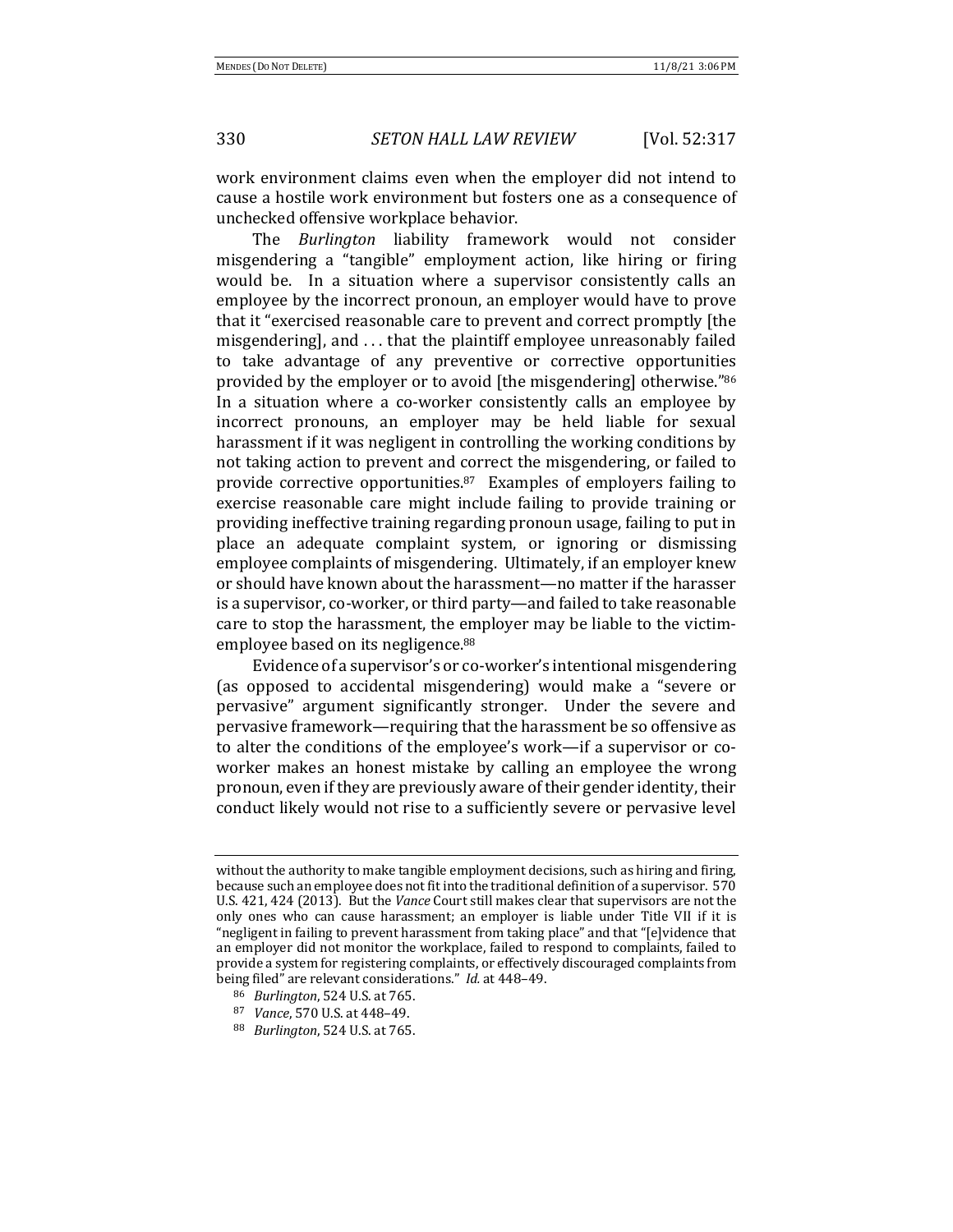to constitute harassment.<sup>89</sup> And, arguably, if an employee never explicitly shared their gender identity or pronouns, they likely would not have taken the requisite preventative actions to avoid the hostile treatment under the framework. This is because in many instances, "the use of gendered language ... relies on assumptions made based on appearance." $90$  The delicate fact of the matter in this instance is that a person's gender identity is not necessarily evident based on their gender expression; this may apply whether the individual cares deeply about whether others treat them in accordance with their gender identity or the individual wishes to reject the concept of gender altogether. 

## **IV. EEOC GUIDANCE**

The EEOC was established in 1964, as mandated by Title VII of the Civil Rights Act, and was tasked with enforcing the provisions of Title VII. $91$  The EEOC "is responsible for enforcing federal laws that make it illegal to discriminate against a job applicant or an employee because of the person's race, color, religion, sex (including pregnancy, *transgender status*, and sexual orientation), national origin, age (40 or older), disability or genetic information."92 The EEOC investigates charges of discrimination, and if it determines that discrimination has occurred, it will try to foster a settlement between the parties. It also has the authority to file a lawsuit if the parties cannot agree on a settlement.<sup>93</sup> While EEOC decisions are binding on federal agencies and departments,

 $89$  Alternatively, there may be the potential for a disparate impact claim. While most disparate impact claims "involve $[]$  challenges to an employer's qualification standards or selection practices for hiring or promoting employees, rather than challenges to the conditions of employment," the amendment to Title VII in the Civil Rights Act of 1991 "to include an express prohibition of 'a particular employment practice that causes a disparate impact" leaves open the possibility for employees to make disparate impact claims when their employer follows an employment practice that discriminatorily affects the conditions of their work; "the phrase 'employment practice' is certainly broad enough to include challenges to employment conditions[.]" Kelly Cahill Timmons, Sexual Harassment and Disparate Impact: Should Non-Targeted Workplace Sexual Conduct Be Actionable Under Title VII?, 81 NEB. L. REV. 1152, 1190-91 (2002). Considering a hypothetical workplace-discrimination policy that is silent on protecting transgender employees or involves a custom of failing to correct employees who misgender coworkers or of ignoring misgendering complaints, there is the possibility of a successful sexual harassment claim based on disparate impact, since cisgender employees would be unlikely to face the same misgendering that a transgender employee might.

<sup>&</sup>lt;sup>90</sup> Chan Tov McNamarah, *Misgendering as Misconduct*, 68 UCLA L. REV. DISCOURSE 40, 52 (2020).

<sup>91</sup> Civil Rights Act of 1964, 42 U.S.C. § 2000e-4.

<sup>&</sup>lt;sup>92</sup> *Overview*, U.S. EQUAL EMP. OPPORTUNITY COMM'N, https://www.eeoc.gov/overview (emphasis added).

<sup>93</sup> *Id.*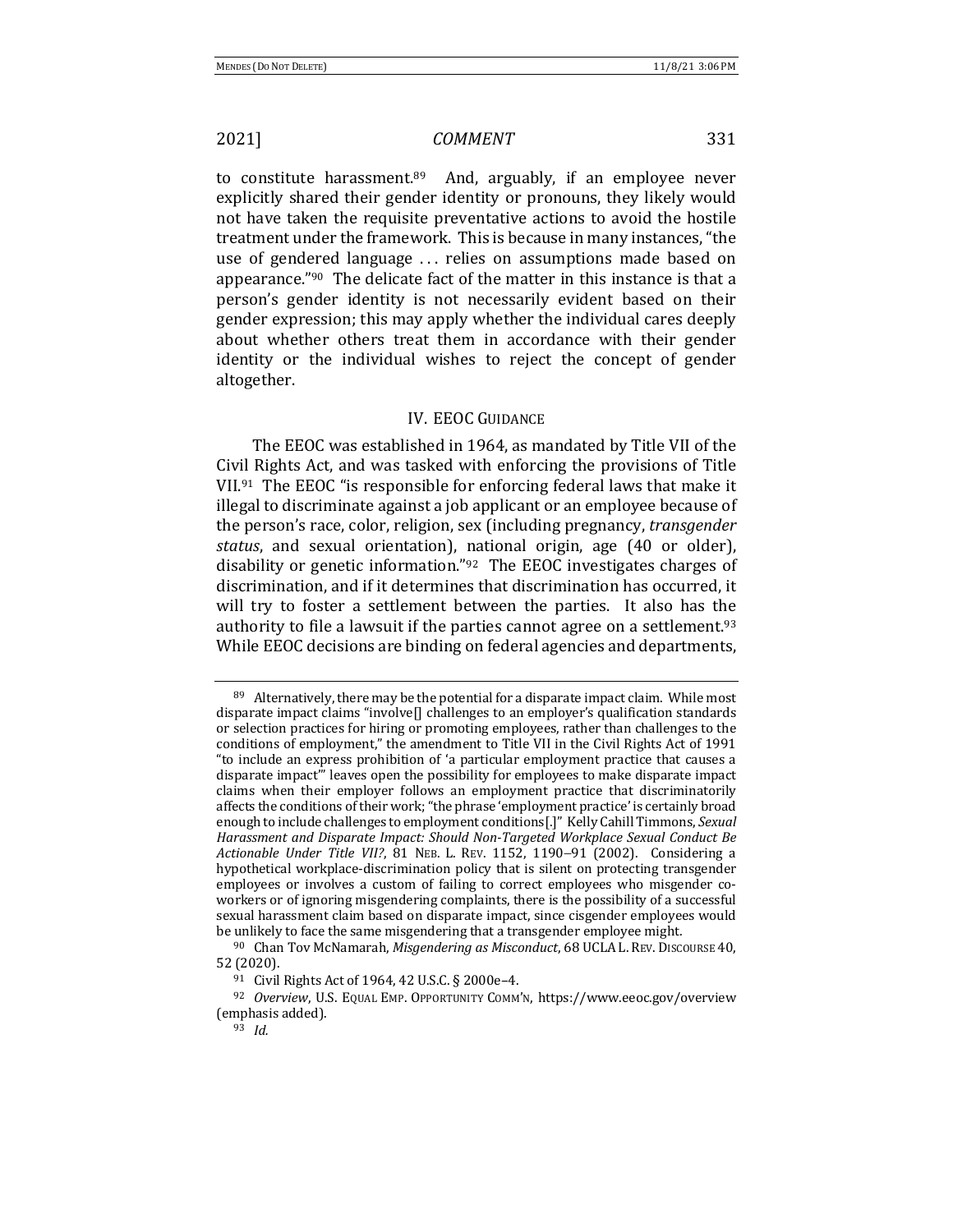they are not binding upon the courts, although "[t]he administrative interpretation of [Title VII] by the enforcing agency is entitled to great deference."94

The EEOC's approach to misgendering claims under Title VII aligns with the thesis of this Comment. An EEOC brochure released in 2014 asserted that "it is illegal for an employer to  $\ldots$  permit harassment because  $\ldots$  [a]n employee is planning or has made a gender transition from female to male or male to female." $95$  And more recently, in guidance released after the *Bostock* decision, the EEOC stated that

[I]f an employer fires an employee because that person was identified as male at birth, but uses feminine pronouns and identifies as a female, the employer is taking action against the individual because of sex since the action would not have been taken but for the fact the employee was originally identified as male.96

In 2012, in *Macy v. Holder*, the EEOC held that transgender discrimination constitutes sex discrimination under Title VII for the first time.<sup>97</sup> In 2013, in *Jameson v. U.S. Postal Service*, the EEOC reasoned that "[i]ntentional misuse of [an] employee's new name and pronoun may cause harm to the employee, and may constitute sex-based discrimination and/or harassment."<sup>98</sup> As discussed in the Introduction, in 2015, the EEOC determined in *Lusardi* v. Dep't of the Army that an employee who is subject to intentional and repeated misgendering is subject to hostile work environment sexual harassment.<sup>99</sup>

<sup>&</sup>lt;sup>94</sup> Griggs v. Duke Power Co., 401 U.S. 424, 433–34 (1971); *see* Skidmore v. Swift & Co., 323 U.S. 134, 140 (1944) (While agency interpretations are not authoritatively controlling upon the courts, they "do constitute a body of experience and informed judgment to which courts ... may properly resort for guidance. The weight of such a judgment ... will depend upon the thoroughness evident in its consideration, the validity of its reasoning, its consistency with earlier and later pronouncements, and  $\dots$  $it['s] power to per suade …".$ 

<sup>95</sup> U.S. EQUAL EMP. OPPORTUNITY COMM'N, PREVENTING EMPLOYMENT DISCRIMINATION AGAINST LESBIAN, GAY, BISEXUAL OR TRANSGENDER WORKERS (BROCHURE) (April 29, 2014), https://www.eeoc.gov/laws/guidance/preventing-employment-discriminationagainst-lesbian-gay-bisexual-or-transgender [hereinafter EEOC LGBTQ DISCRIMINATION

BROCHURE].

<sup>96</sup> U.S. EQUAL EMP. OPPORTUNITY COMM'N, SEXUAL ORIENTATION AND GENDER IDENTITY (SOGI) DISCRIMINATION, https://www.eeoc.gov/sexual-orientation-and-gender-identity-sogidiscrimination (last visited Oct. 8, 2021).

<sup>97</sup> Macy v. Holder, No. 0120120821, 2012 WL 1435995, at \*11 (E.E.O.C. April 20, 2012).

<sup>98</sup> Jameson v. Donahoe, No. 0120130992, 2013 WL 2368729, at \*2 (E.E.O.C. May 21, 2013).

<sup>99</sup> *Lusardi*, 2015 WL 1607756, at \*13.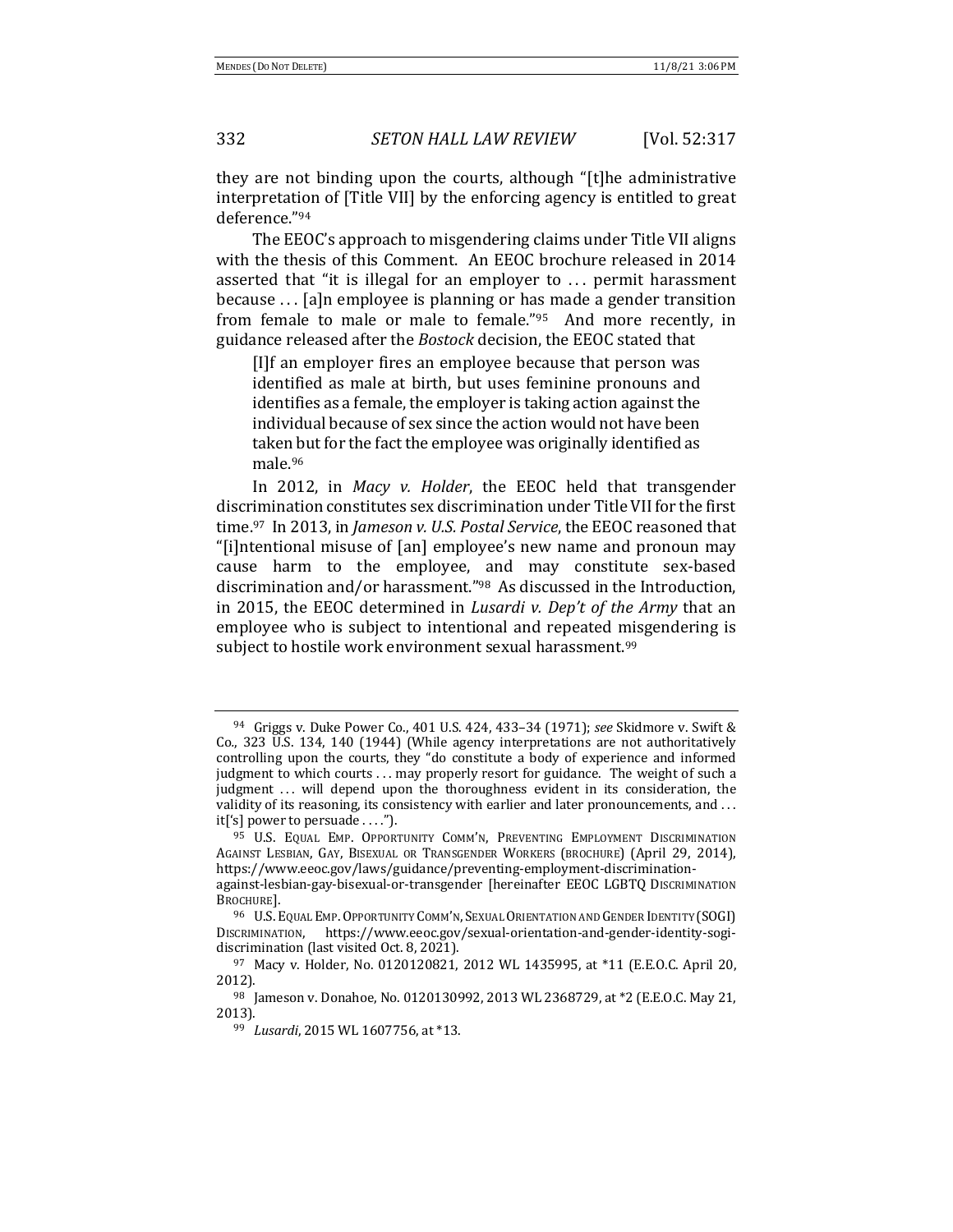To provide more insight on Ms. Lusardi's claims relating specifically to the misgendering assertions, Lusardi asserted that her supervisor repeatedly called her "by her former male name, by male pronouns, and as 'sir."<sup>100</sup> In addition, Lusardi asserted that there were at least seven instances where the supervisor did not correct himself after misgendering her, and that there were at least four instances where he did correct himself.<sup>101</sup> The supervisor misgendered Lusardi in front of her co-workers, during meetings, during heated arguments, and via email.<sup>102</sup> Lusardi confessed that she did not always correct the supervisor because she thought she might suffer an adverse employment action.<sup>103</sup> The supervisor admitted to misgendering Lusardi but alleged that these instances were just accidents and a "slip" of the tongue."<sup>104</sup> But Lusardi asserted that "there were occasions when [the supervisor] intentionally used male pronouns  $\dots$  in order to elicit a response from her[,]" such as during arguments.<sup>105</sup> Moreover, during an email conversation in which Lusardi expressed to the supervisor that she believed "her team members did not treat her as an equal[]" and that she believed the supervisor was "on the side of other employees who do not treat her as an equal," the supervisor responded, "Sir, not on anyone's side."<sup>106</sup> Witnesses testified that they observed the supervisor misgendering Lusardi well after she notified her colleagues of her transition, and that Lusardi shared with a co-worker that she felt "she was working in a hostile or uncomfortable environment."<sup>107</sup>

The EEOC maintains that an employer violates Title VII when "intentionally and persistently failing to use the name and gender pronoun corresponding to an employee's gender identity as communicated to management and employees $[]$ ."<sup>108</sup> In Lusardi, the EEOC contrasted the impact of accidental and intentional misgendering; specifically, "inadvertent and isolated slips of the tongue likely would not constitute harassment . . . . "109 In Ms. Lusardi's case, it was found that the use of incorrect pronouns "was not accidental, but instead was intended to humiliate and ridicule  $[her]$ ."<sup>110</sup> Consequently, the

<sup>100</sup> *Id.* at \*3.

 $101$  *Id.* at  $*3$ .

<sup>102</sup> *Id.*

<sup>103</sup> *Id.*

<sup>104</sup> *Id.*

<sup>105</sup> *Lusardi*, 2015 WL 1607756, at \*3.

<sup>106</sup> *Id.*

 $107$  *Id.* at  $*4$ .

<sup>108</sup> EEOC LGBTQ DISCRIMINATION BROCHURE, *supra* note 95.

<sup>109</sup> *Lusardi*, 2015 WL 1607756, at \*11.

<sup>110</sup> *Id.*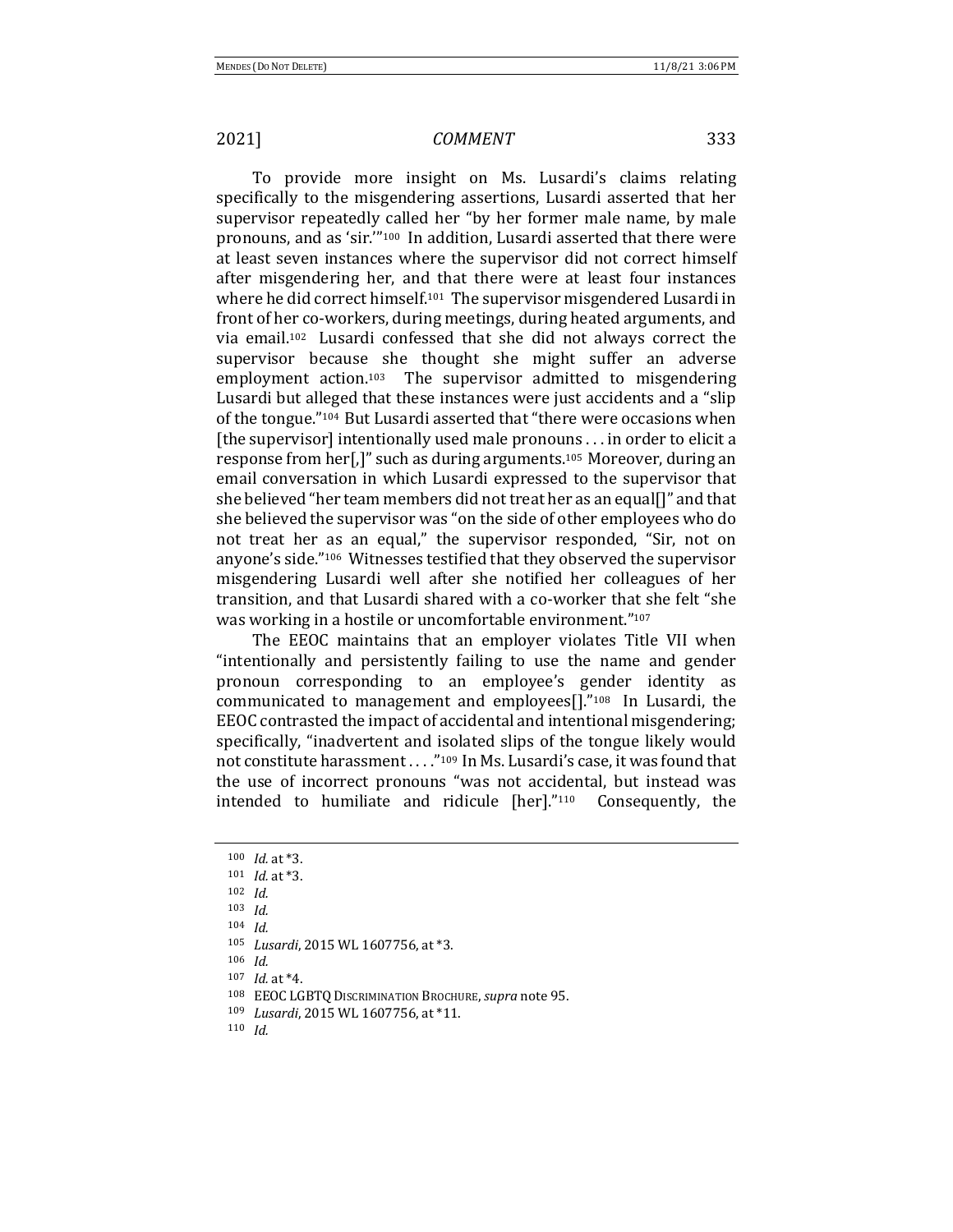supervisor's "repeated and intentional conduct was offensive and demeaning ... and would have been so to a reasonable person in [Ms. Lusardi's] position."<sup>111</sup> The EEOC also emphasized that "supervisory or co-worker confusion or anxiety cannot justify discriminatory terms and conditions of employment." $112$  This justifies the concept that employers may be liable for hostile work environment sexual harassment even when the hostile work environment was an unintentional consequence of unchecked, offensive workplace behavior. This also justifies the suggestion that employers must provide gender discrimination training and foster inclusive workplace practices.<sup>113</sup>

## V. FEDERAL CASE LAW DEMONSTRATES THAT TITLE VII PROHIBITS INTENTIONAL MISGENDERING IN THE WORKPLACE

Federal courts have held that persistent sex stereotyping and misgendering of cisgender employees constitutes sexual harassment and, therefore, violates Title VII. Likewise, at least one federal district court has held that intentional misgendering of transgender people also constitutes sexual harassment under Title VII. 

In Nichols v. Azteca Restaurant Enterprises, Inc., a cisgender male employee sued his former employer, alleging sexual harassment in violation of Title VII.<sup>114</sup> The employee asserted "that he was verbally harassed by [his] male co-workers and a supervisor because he was effeminate and did not meet their views of a male stereotype."<sup>115</sup> These employees repeatedly called the plaintiff "she" and "her," and degraded him in both Spanish and English, calling him, among other things, a "fucking female whore."<sup>116</sup> These affronts "occurred at least once a week and often several times a day."117 Ultimately, the Ninth Circuit held that the plaintiff-employee brought a successful hostile work environment sexual harassment claim since he was persistently harassed, including being misgendered, by co-workers for failing to conform to sex stereotypes, and the employer failed to adequately deter future harassment or correct the harassment.<sup>118</sup> Post-Bostock, the same reasoning as applied in Nichols would apply to a situation where a transgender or nonbinary person is referred to by the incorrect

118 *Id.* at 874-77.

<sup>111</sup> *Id.*

 $112$  *Id.* at \*9.

<sup>113</sup> *See infra Part VII.* 

<sup>114</sup> Nichols v. Azteca Rest. Enters., Inc., 256 F.3d 864, 869 (9th Cir. 2001).

<sup>115</sup> *Id.* 116 *Id.* at 870.

<sup>117</sup> *Id.*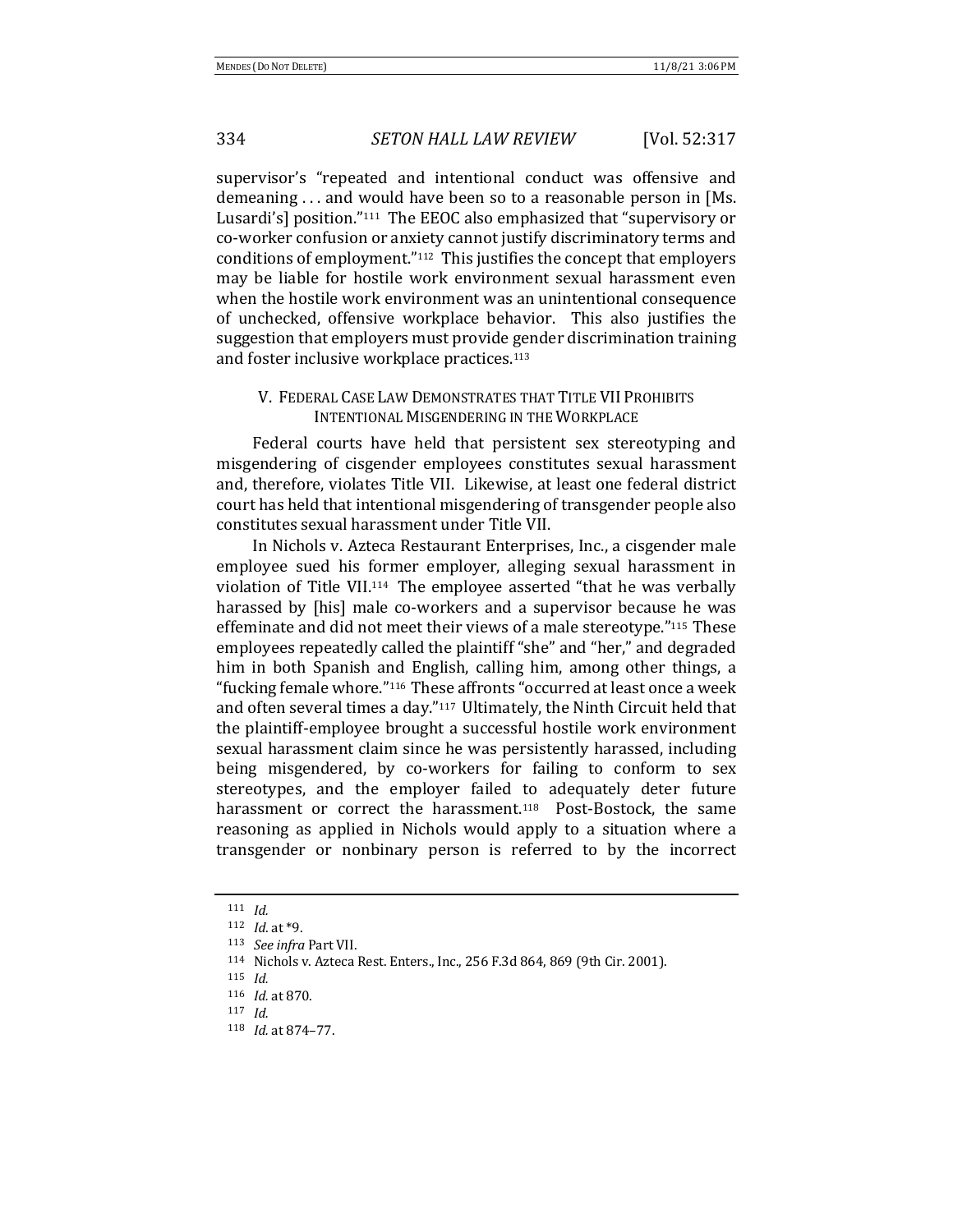pronouns; if it is unreasonable and offensive to call a cisgender male by the incorrect pronouns "she/her," it would also be unreasonable and offensive to call a transgender male by "she/her." In both instances, the victims fail to conform with traditional cisgender-based stereotypes of how men and women should act.

There have been some relevant cases at the district court level, as well. Milo v. CyberCore Techs., LLC was decided only months before the Bostock decision. As such, the district court declined to hold whether Title VII prohibits discrimination based on gender identity.<sup>119</sup> Nevertheless, the district court found that the plaintiff, a transgender woman, did not provide adequate evidence to prove the harassment she faced was severe and pervasive enough to create a hostile work environment, despite multiple claims of misgendering and negative comments about her female-expressive appearance.<sup>120</sup> Specifically, the plaintiff was subjected to intentional misgendering, negative comments about her dresses and heels, and was told that "what [she thinks is discriminatory] really doesn't matter."<sup>121</sup> Of all these negative comments, only one—a comment that the plaintiff's skirt was too short—was attributed to her direct supervisor, while the others were made by various subcontractor employees at a company where she was also working as a subcontractor.<sup>122</sup>

While the plaintiff-employee's hostile workplace claim was unsuccessful, it is arguable that she would have been successful under different circumstances; the structure of the plaintiff's work environment—made up of mostly subcontractor co-workers from various companies—was a barrier to her claim because almost all the discriminatory conduct was by individuals not employed by the plaintiff's direct employer or subcontractor employer.<sup>123</sup> Accordingly, the court determined that neither the direct employer nor subcontractor employer knew or should have known about the conduct because the plaintiff did not take the requisite action to report the conduct to either employer.<sup>124</sup> Ultimately, there is a likelihood the case could have turned out differently if the plaintiff had provided more specific factual instances of misgendering, instead of merely stating that

 $119$  Milo v. CyberCore Techs., LLC, No. SAG-18-3145, 2020 U.S. Dist. LEXIS 5355, at  $*10-11$  (D. Md. Jan. 13, 2020).

<sup>120</sup> *Id.* at \*10-12.

 $121$  *Id.* at  $*4-5$ .

<sup>122</sup> *Id.* at \*14.

<sup>123</sup> *Id.* at \*14-15.

<sup>124</sup> *Id.* at \*15.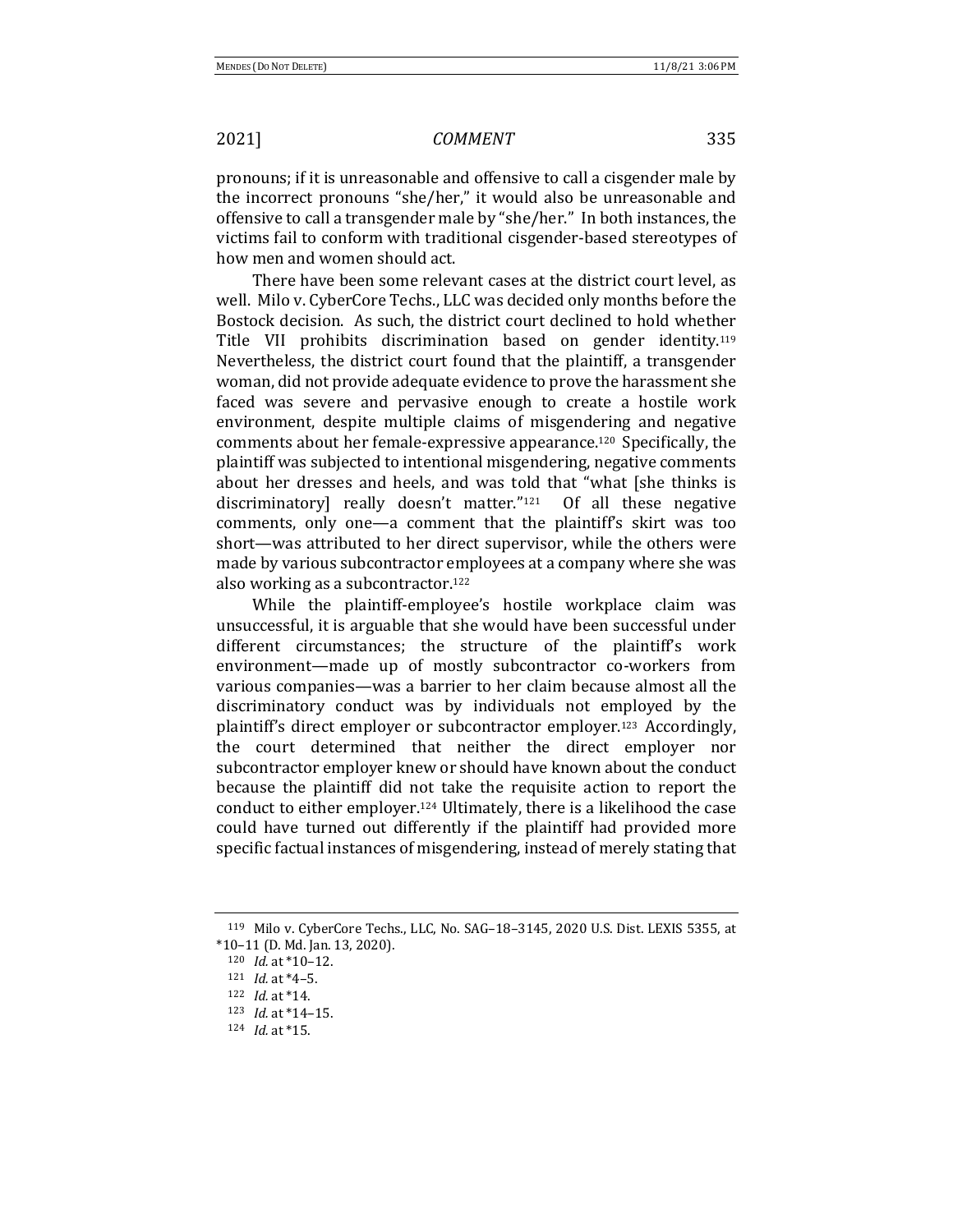she was misgendered in general.<sup>125</sup> The potential oversimplification of many of the plaintiff's allegations did not provide the court with enough information to determine whether the misgendering was sufficiently severe or pervasive to constitute hostile work environment sexual harassment.126

Conversely, in Doe v. Triangle Doughnuts, LLC, the court cited to Bostock, which had just been decided a month earlier.<sup>127</sup> The plaintiff, referred to as Jane Doe, was a transgender woman who identifies "by a female name and female pronouns."<sup>128</sup> Doe worked at a Dunkin' Donuts, owned by the franchise company Triangle Doughnuts, LLC, for two months.<sup>129</sup> Within those two months, Doe alleged that she was subject to "harassment and discrimination by coworkers and customers."<sup>130</sup> Specifically, Doe alleged that her "[supervisors and] coworkers regularly misgendered [her] with a male name and male pronouns despite her requests to use her female name and female pronouns."131 Customers also misgendered Doe regularly, "sometimes [on a] daily basis." $132$  Doe's supervisors prohibited her from using the women's restroom and subjected her "to a stricter dress code than other female and cisgender employees." $133$  Doe was also subjected to threatening interactions with co-workers and customers; in one instance, a coworker threatened to beat her up, and in another, a group of customers threatened to kill her.<sup>134</sup> Instead of taking action to prevent these misgendering and gender stereotyping affronts by co-workers or customers, "Doe's supervisors ... reassigned her to duties that were out of the view of customers." $135$  In the end, Doe's manager told her she could go home if she did not feel safe but then fired her after Doe left work for the day, later asserting that she was fired for violating the company's time off policy.<sup>136</sup>

The court provided the following hostile work environment framework: the plaintiff must sufficiently plead that "1) the employee suffered intentional discrimination because of his/her [gender], 2) the

<sup>125</sup> *Milo*, 2020 U.S. Dist. LEXIS 5355, at \*18.

<sup>126</sup> *Id.* at \*18-19.

 $127$  Doe v. Triangle Doughnuts, LLC, 472 F. Supp. 3d 115, 129 (E.D. Pa. 2020).

<sup>128</sup> *Id.* at 122.

<sup>129</sup> *Id.*

<sup>130</sup> *Id.*

<sup>131</sup> *Id.*

<sup>132</sup> *Id.*

<sup>&</sup>lt;sup>133</sup> *Triangle Doughnuts*, 472 F. Supp. 3d at 122–23.

<sup>134</sup> *Id.* at 123.

<sup>135</sup> *Id.* at 122.

<sup>136</sup> *Id.* at 123–24.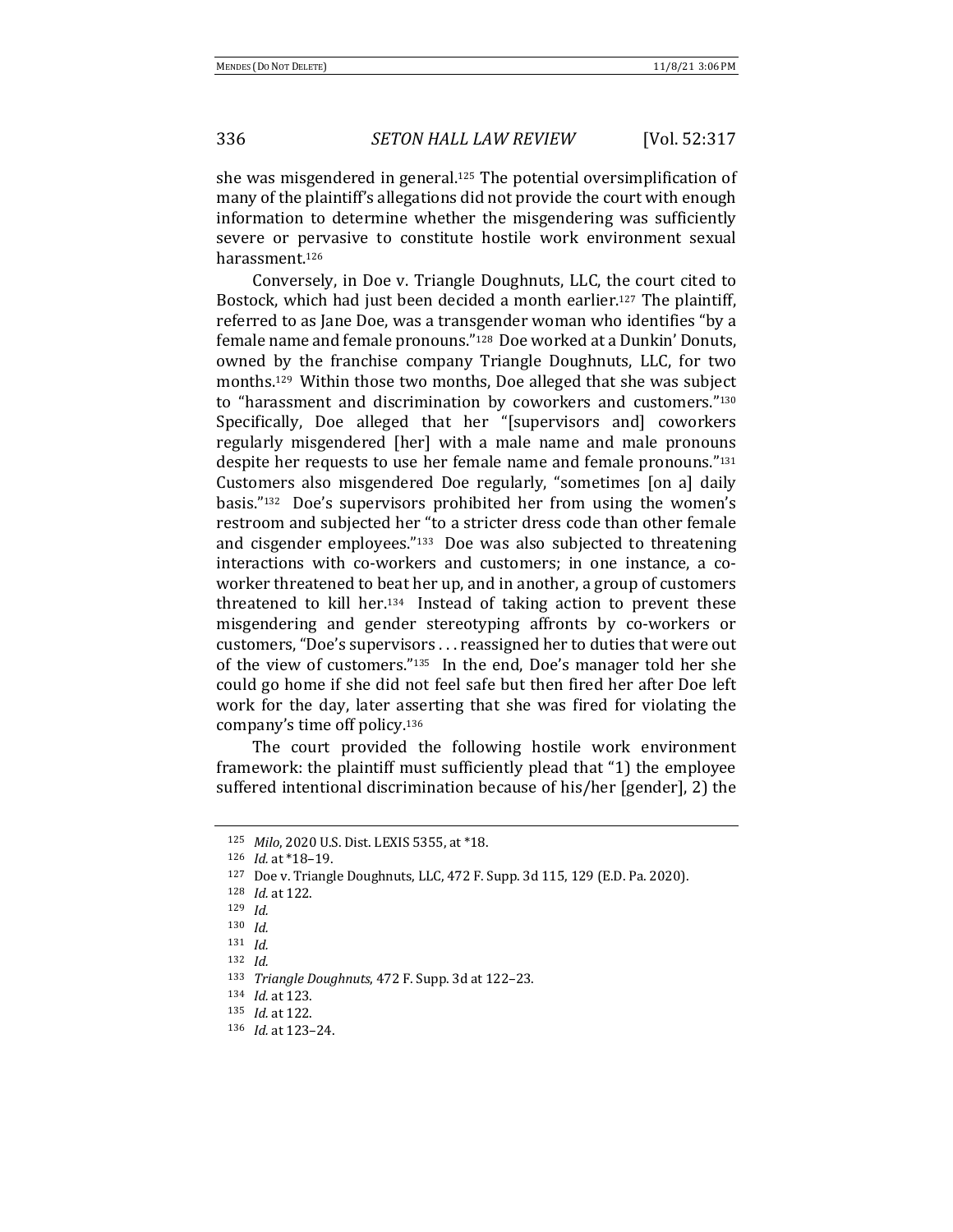discrimination was severe or pervasive, 3) the discrimination detrimentally affected the plaintiff, 4) the discrimination would detrimentally affect a reasonable person in like circumstances, and 5) the existence of respondeat superior liability."<sup>137</sup> A court must review the claim under the totality of the circumstances, which may include considering the factors set forth in Harris, including the "frequency of the discriminatory conduct; its severity; whether it is physically threatening or humiliating, or a mere offensive utterance; and whether it unreasonably interferes with an employee's work performance."<sup>138</sup> Ultimately, the court found that Doe "adequately pleaded a hostile work environment claim based upon gender stereotyping in violation of Title VII," highlighting the intentional misgendering as a major factor.<sup>139</sup>

The contrast between the extreme facts pled in Doe and the vaguer allegations made in Milo exemplifies the high bar plaintiffs facing misgendering harassment must hurdle to be successful in a hostile work environment sexual harassment claim. In any event, Doe v. Triangle Doughnuts provides an illustration of how, in light of Bostock, Title VII does provide an avenue for recourse in face of intentional misgendering in the workplace.

In various contexts, courts have described misgendering as damaging. Intentional misgendering has been described as a hostility, $140$ "objectively offensive,"<sup>141</sup> "not a light matter [and] laden with discriminatory intent," $142$  "degrading, humiliating, invalidating, and mentally devastating" to transgender individuals.<sup>143</sup> Likewise, misgendering can make a person feel "depressed [and] disrespected,"<sup>144</sup> and "being referred to by the wrong gender pronoun is often incredibly distressing"<sup>145</sup> for a transgender person and can be "traumatic" to someone with gender dysphoria.<sup>146</sup> In the context of a student

142 Doe v. City of N.Y., 42 Misc. 3d 502, 506-507 (N.Y. Sup. Ct. 2013).

<sup>143</sup> Hampton v. Baldwin, No. 3:18-CV-550-NJR-RJD, 2018 U.S. Dist. LEXIS 190682, at \*7 (S.D. Ill. Nov. 7, 2018).

<sup>&</sup>lt;sup>137</sup> *Id.* at 128 (quoting Henley v. Brandywine Hosp., LLC, No. CV-18-4520, 2019 WL 3326041, at \*6 (E.D. Pa. July 24, 2019)).

<sup>&</sup>lt;sup>138</sup> *Triangle Doughnuts*, 472 F. Supp. 3d at 128 (quoting Suri v. Foxx, 69 F. Supp. 3d 467, 480 (D.N.J. 2014)).

<sup>139</sup> *Id.* at 129-30.

<sup>140</sup> Tudor v. Se. Okla. State Univ., No. CIV-15-324-C, 2017 U.S. Dist. LEXIS 177654, at \*4 (W.D. Okla. Oct. 26, 2017).

<sup>&</sup>lt;sup>141</sup> Rumble v. Fairview Health Servs., No. 14-CV-2037 (SRN/FLN), 2015 U.S. Dist. LEXIS 31591, at \*72 (D. Minn. Mar. 16, 2015).

<sup>144</sup> *Id.* at \*47.

<sup>&</sup>lt;sup>145</sup> Prescott v. Rady Child.'s Hosp.-San Diego, 265 F. Supp. 3d 1090, 1096 (S.D. Cal. 2017).

<sup>146</sup> Monroe v. Baldwin, 424 F. Supp. 3d 526, 545 (S.D. Ill. 2019).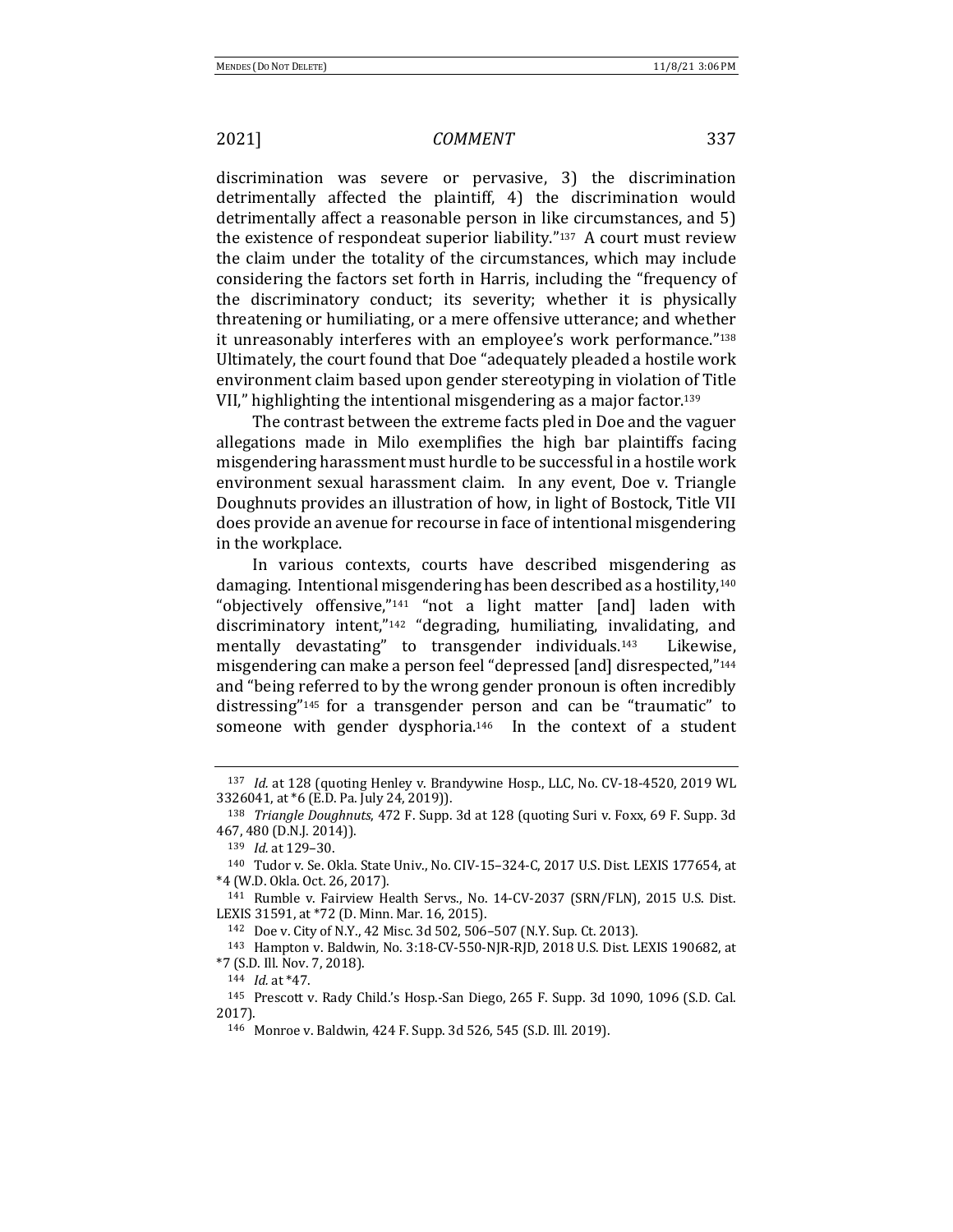intentionally misgendering a teacher, misgendering was described as "pure meanness." $147$  None of the cases discussed in this Comment provided instances where misgendering alone was the sole factor causing a hostile work environment. But if facing persistent misgendering in the workplace can make an individual feel depressed, disrespected, or humiliated, it follows that the misgendering could significantly "alter the conditions of [that individual's] employment and create an abusive working environment" as set forth in the Supreme Court's hostile work environment jurisprudence.<sup>148</sup>

## VI. POTENTIAL CHALLENGES

While individuals should be able to bring hostile work environment sexual harassment claims under Title VII based on misgendering, plaintiff-employees may confront certain defenses or challenges. These defenses or challenges may include confronting linguistic challenges for individuals who use gender-neutral pronouns, such as "they/them/theirs," which are increasingly, but still not extensively, used; freedom of speech defenses by defendants who may assert that workplace pronoun policies unconstitutionally forbid or compel speech under the First Amendment; and religion-based defenses by defendants who may assert that their religious beliefs bar them from recognizing certain gender identities.

## A. *Language Challenges*

As nonbinary gender identities have become more visible in American and global culture, there has been a "growing acceptance of gender-neutral pronouns, such as 'they, them, and theirs."<sup>149</sup> But in his dissent in *Bostock*, Justice Alito lamented that the use of gender-neutral pronouns will forcibly change the way people are required to address each other, in a way that is inconsistent with "established English usage" of pronouns.<sup>150</sup> Justice Alito wrote that "two sets of sex-specific singular personal pronouns are used to refer to someone in the third person (he, him, and his for males; she, her, and hers for females)."<sup>151</sup> He expressed worry that "several different sets of gender-neutral pronouns have now

<sup>147</sup> T.B. v. Prince George's Cnty. Bd. of Educ., 897 F.3d 566, 577 (4th Cir. 2018).

<sup>&</sup>lt;sup>148</sup> Meritor Sav. Bank, FSB v. Vinson, 477 U.S. 57, 67 (1986) (quoting Henson v. Dundee, 682 F.2d 897, 904 (11th Cir. 1982)).

<sup>149</sup> Clarke, *supra* note 18, at 895.

<sup>150</sup> Bostock v. Clayton Cnty., 140 S. Ct. 1731, 1782 (2020) (Alito, J., dissenting).

<sup>151</sup> *Id.*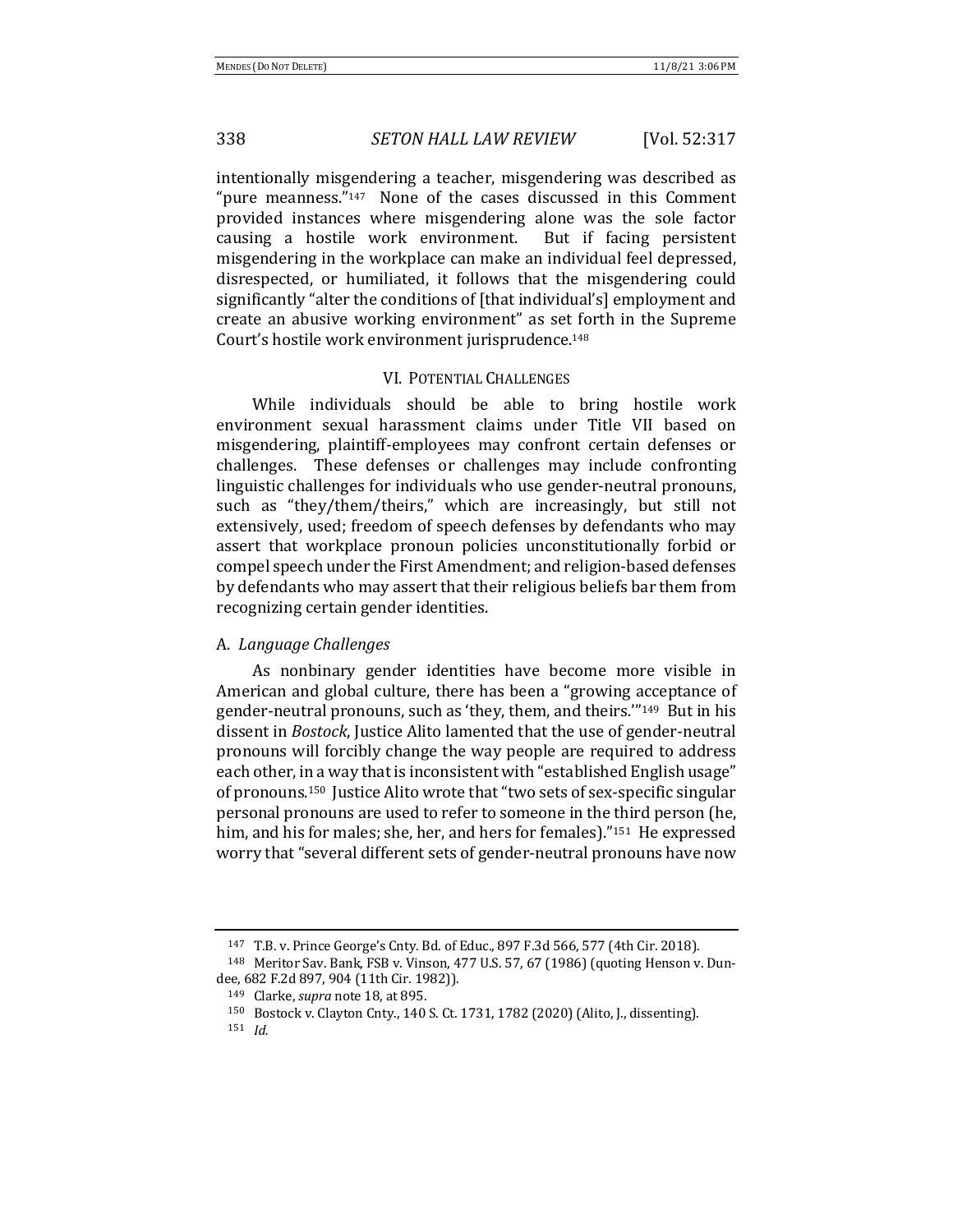been created and are preferred by some individuals who do not identify as falling into either of the two traditional categories."<sup>152</sup>

But Justice Alito overlooked the notion that language can change over time and is evolving to become more open to the use of genderneutral pronouns. As mentioned in the Introduction, about 18% of adults in the United States say they personally know someone who goes by gender-neutral pronouns.<sup>153</sup> Approximately 29% of the 27,715 respondents to the 2015 National Center for Transgender Equality survey reported using "they/their" as their pronouns.<sup>154</sup> Additionally, the American Psychological Association (APA) has officially embraced "they' as a singular third-person pronoun  $\ldots$ "<sup>155</sup> Merriam Webster declared "they" as its "Word of the Year" for 2019, noting that "they has been used [as a gender-neutral pronoun] for over 600 years" and that searches for the word on their website "increased by 313% in 2019."156 The Associated Press Stylebook advises journalists to refer to "people who identify as neither male nor female or ask not to be referred to as he/she/him/her" to "[u]se the person's name in place of a pronoun, or otherwise reword the sentence, whenever possible. If they/them/their use is essential, [a writer should] explain in the text that the person prefers a gender-neutral pronoun."157 The Chicago Manual of Style states that while writers should be wary of using the word "they" in a singular sense, the use of "they" as such has "become common in informal usage  $\ldots$  and [is] steadily gaining ground."<sup>158</sup> The Manual continues that "[f]or references to a specific person, the choice of pronoun may depend on the individual. Some people identify not with a gender-specific pronoun but instead with the pronoun they and its forms or some other gender-neutral singular pronoun; any such preference should generally be respected." $159$  In addition, the Manual

<sup>152</sup> *Id.*

<sup>153</sup> A.W. Geiger et al., *supra* note 31.

<sup>154 2015</sup> U.S. TRANSGENDER SURVEY, *supra* note 32, at 4, 49.

<sup>155</sup> Chelsea Lee, Welcome, Singular "They," APA STYLE (Oct. 3, 2019), http:// apastyle.apa.org/blog/singular-they.

<sup>156</sup> Merriam-Webster's Words of the Year 2019, MERRIAM-WEBSTER, https://www.merriam-webster.com/words-at-play/word-of-the-year-2019-they (last visited Oct. 8, 2021).

<sup>&</sup>lt;sup>157</sup> Travis M. Andrews, *The Singular, Gender-Neutral 'They' Added to the Associated Press Stylebook*, WASH. POST, (Mar. 28, 2017), https://www.washingtonpost.com/ news/morning-mix/wp/2017/03/28/the-singular-gender-neutral-they-added-to-theassociated-press-stylebook/.

<sup>158</sup> CHICAGO MANUAL OF STYLE | 5.256, at 360 (17th ed. 2017).

<sup>159</sup> *Id.*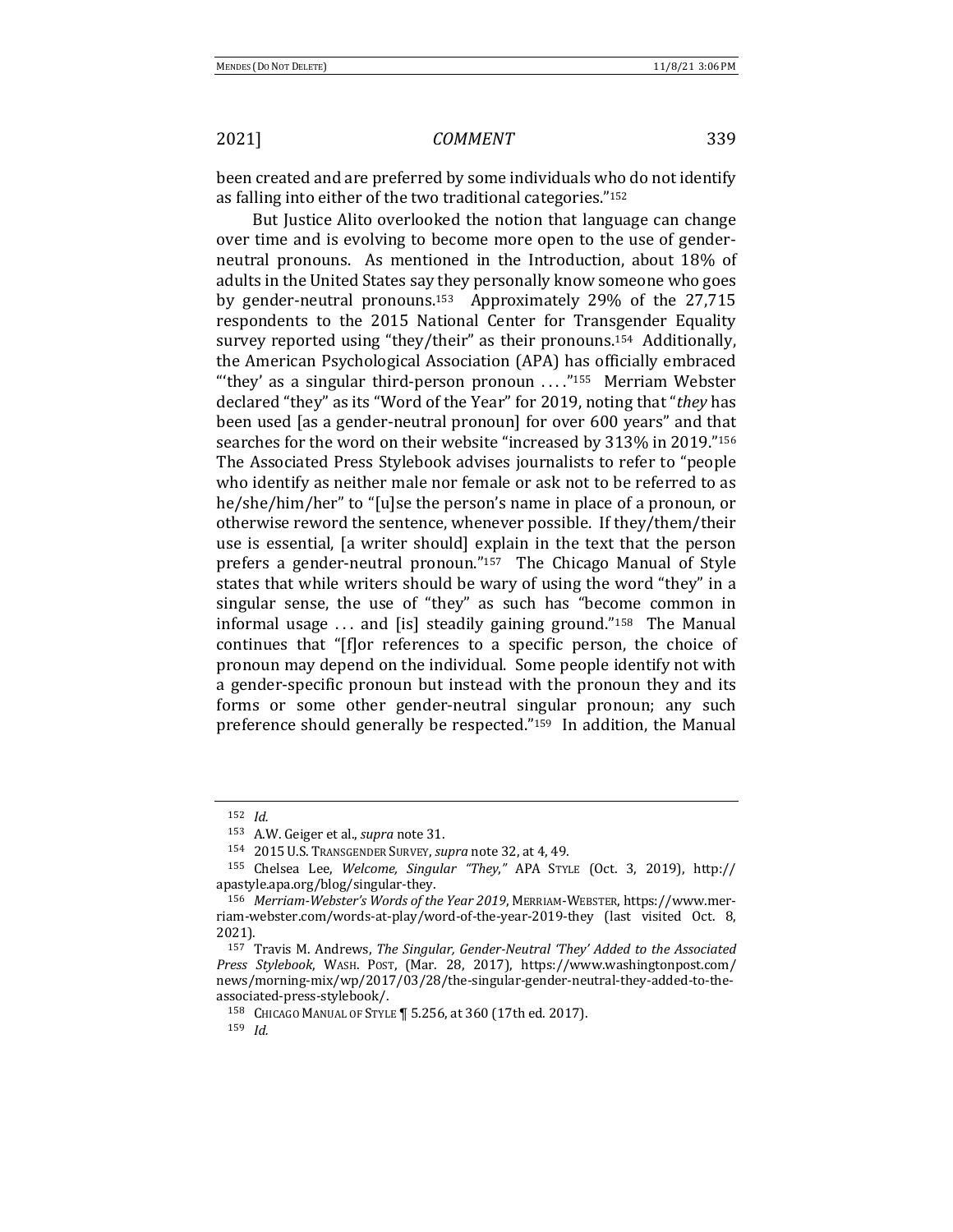provides various techniques for achieving gender neutrality in writing.160

Moreover, the gender-neutral honorific "Mx." has become more widely used.<sup>161</sup> On a similar note, the honorific Ms.—as opposed to either Mrs. or Miss—which is now widely used, was at one point not commonly used. It only reached mainstream usage in the 1970s after feminist activists called for its adoption to deal with sex-biased honorifics usage that focused only on a woman's marital status.<sup>162</sup> Oxford Languages contends that it "aims to describe, rather than prescribe, the way languages are used by people around the world" and "take[s] an evidence-based approach to language content creation, looking at real examples of the ways words are used in context to provide an accurate picture of a language." $163$  Arguments that people cannot be "forced" to use pronouns like they/them or  $ze/zir$  or honorifics like Mx. because they are "made up," will not have teeth once they are widely used in regular society and recognized by well-regarded research organizations.

## B. *Free Speech Challenges*

On a similar note, some argue that workplace pronoun policies unconstitutionally control speech under the First Amendment. In his *Bostock* dissent, Justice Alito expresses concern that employers might feel unduly pressured to suppress the speech of employees who may disagree with a co-worker's decision to use chosen pronouns.<sup>164</sup> Law professor Joshua Michael Blackman argues that requiring people to use pronouns that align with a person's gender identity "in effect impose ideas about gender identity on speakers" and that "[r]equiring people to voice beliefs that they do not hold, or even understand, is a flagrant and unacceptable violation of the freedom of speech."165

For example, in *Meriwether v. Hartop*, a university professor argued that his employer violated his constitutional right to freedom of speech when the employer disciplined him for refusing to call one of his

<sup>160</sup> *See* CHICAGO MANUAL OF STYLE | 5.255, at 359-60 (17th ed. 2017).

<sup>161</sup> *See* Katy Steinmetz, *This Gender-Neutral Word Could Replace 'Mr.' and 'Ms.*,' TIME (Nov. 10, 2015), https://time.com/4106718/what-mx-means/.

<sup>162</sup> Ben Zimmer, *Ms.*, N.Y. TIMES (Oct. 23, 2009), https://www.nytimes.com/ 2009/10/25/magazine/25FOB-onlanguage-t.html?smid=tw-share.

<sup>163</sup> *How We Create Language Content*, OXFORD LANGUAGES, https://languages.oup.com/ about-us/how-we-create-language-content (last visited Sept. 5, 2021).

<sup>&</sup>lt;sup>164</sup> *See* Bostock v. Clayton Cnty., 140 S. Ct. 1731, 1783 (2020) (Alito, J., dissenting).

<sup>165</sup> *See* Josh Blackman, *Opinion: The Government Can't Make You Use 'Zhir' or 'Ze' in Place of 'She' and 'He,'* WASH. Post, (June 16, 2016), https://wapo.st/1tt4rWZ.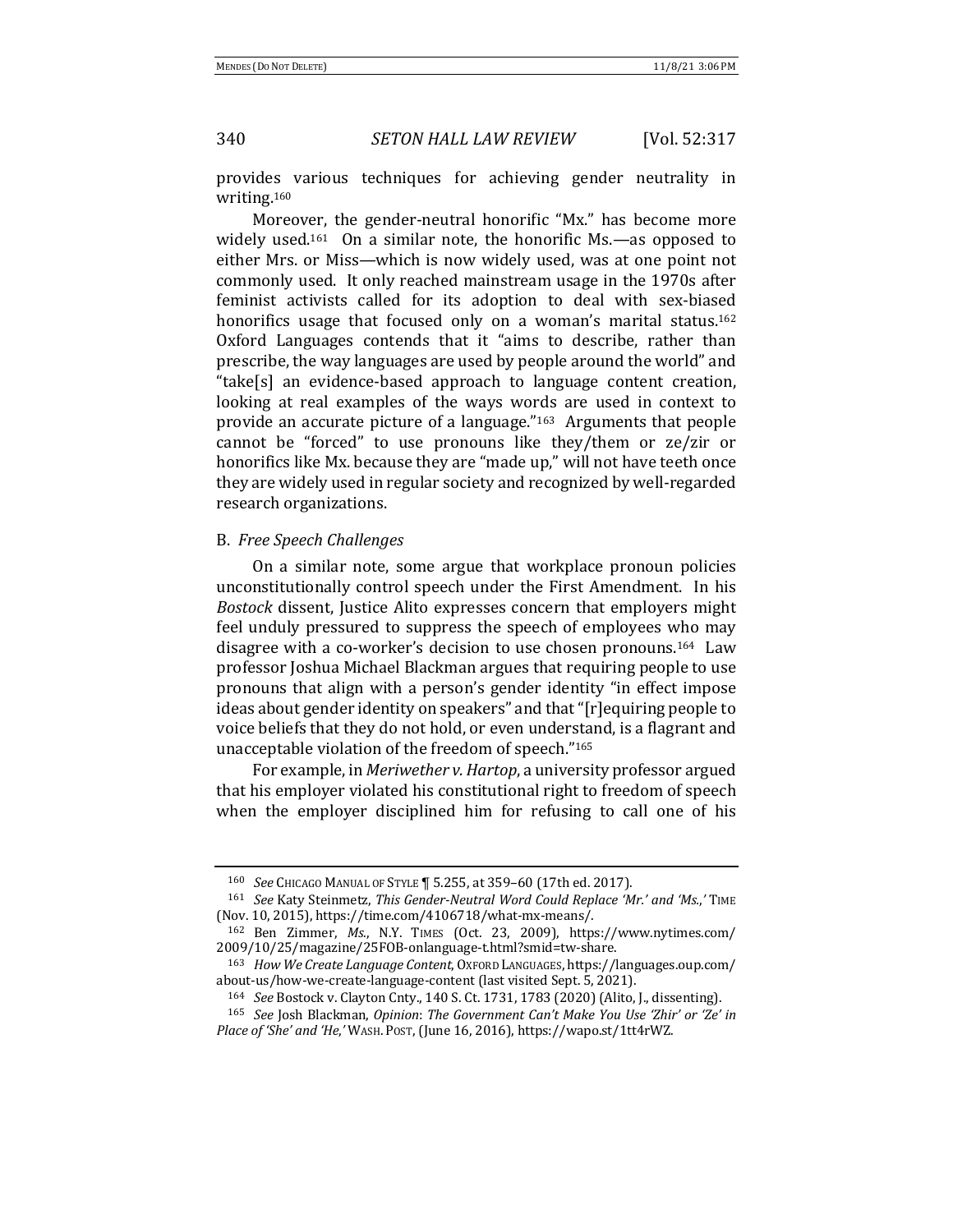students, a transgender woman, by female pronouns.<sup>166</sup> The district court held that the university did not retaliate against the professor in violation of his freedom of speech, reasoning that the professor's statements misgendering the student did not constitute speaking on a public concern.<sup>167</sup> The court found that the statements were made in the inconsequential context of an individual classroom and that his "refusal to address a student in class in accordance with the student's gender identity [did] not implicate broader societal concerns" or actually convey his beliefs about gender identity.<sup>168</sup> In dismissing the professor's compelled speech claim, the district court reasoned that the university did not compel the professor to say anything in particular, as the professor was not forced to express a belief about gender identity with which he did not agree; he could have decided to call the student by her name or to stop using gender-based titles for the whole class.<sup>169</sup>

The Sixth Circuit reversed, finding the university did violate the professor's First Amendment right to free speech.<sup>170</sup> The court first emphasized the public university's special place within First Amendment jurisprudence, holding that public university professors maintain free speech rights "at least when engaged in core academic functions, such as teaching and scholarship." $171$  Next, the court found that the professor's decision not to use the student's chosen pronoun did constitute speaking on a "matter of public concern" because his "choices touch [ed] on gender identity—a hotly contested matter  $\dots$  that 'often' [came] up during class discussion in [his] political philosophy courses."<sup>172</sup> The court stated that "titles and pronouns carry a message."<sup>173</sup> In particular, the university wanted "its professors to use pronouns to communicate [the] message [that] [p]eople can have a gender identity inconsistent with their sex at birth. But [the professor did] not agree with that message, and he [did] not want to communicate it to his students."<sup>174</sup> Ultimately, the court decided that the professor's interest in refusing to use the student's chosen pronoun, based on his

<sup>166</sup> Meriwether v. Hartop, 992 F.3d 492, 501, 503 (6th Cir. 2021).

<sup>&</sup>lt;sup>167</sup> Meriwether v. Trs. of Shawnee State Univ., No. 18-CV-753, 2019 U.S. Dist. LEXIS 151494, at \*44, \*49-50 (S.D. Ohio Sept. 5, 2019).

 $168$  *Id.* at \*49-50.

<sup>169</sup> *Id.* at \*53-54.

<sup>170</sup> *Hartop*, 992 F.3d at 498.

 $171$  *Id.* at 504-05.

<sup>172</sup> *Id.* at 506.

<sup>173</sup> *Id.* at 507.

<sup>174</sup> *Id.*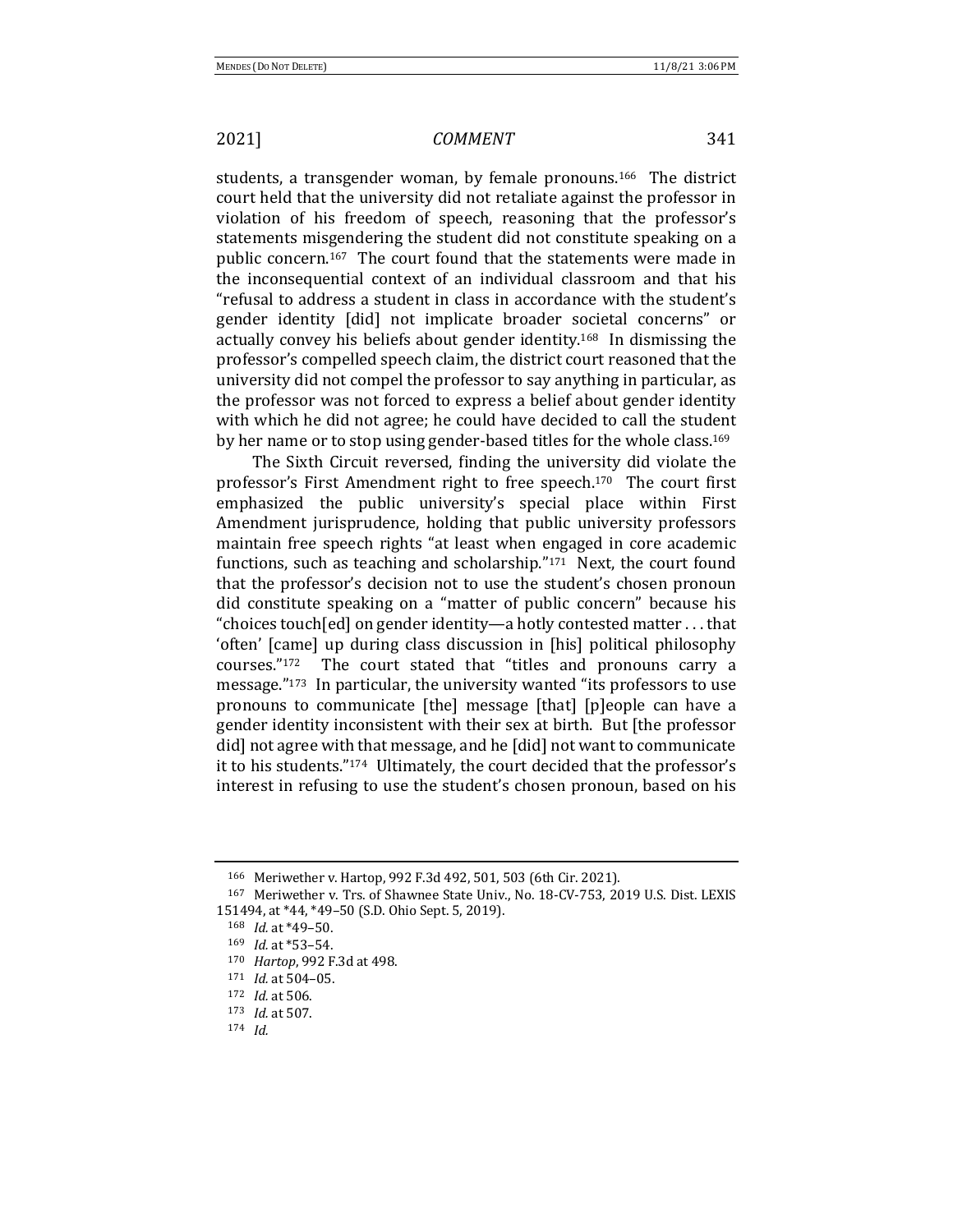religious and philosophical beliefs, outweighed the university's interest in preventing discrimination against its transgender students.<sup>175</sup>

While the Sixth Circuit reversed the district court's decision in *Meriwether*, neither court ruled out that there may be some middle ground of pronoun policy that would have satisfied both courts' standpoints, at least in the public university context. For instance, the university's policy did not actually require the plaintiff to use pronouns at all, reasoning that professors have many different ways to address students, such as by their names.<sup>176</sup>

## C. *Religious Freedom Challenges*

Some have argued that religious affiliations should exempt certain employers from complying with workplace pronoun rules.<sup>177</sup> Justice Gorsuch's majority opinion in *Bostock* implies that the case may have been decided differently if a First Amendment free exercise or Religious Freedom Restoration Act (RFRA) argument had been presented: "Because RFRA operates as a kind of super statute, displacing the normal operation of other federal laws, it might supersede Title VII's commands in appropriate cases."<sup>178</sup> Justice Gorsuch did not touch further on this topic, though, deciding that how questions of religious liberty stand up against Title VII are "questions for future cases ...."<sup>179</sup> Justice Gorsuch wrote that "while other employers in other cases may raise free exercise arguments that merit careful consideration, none of the employers before us today represent in this Court that compliance with Title VII will infringe their own religious liberties in any way."<sup>180</sup>

That was because Harris Funeral Homes did not pursue the RFRA claim it had raised unsuccessfully in the Sixth Circuit.<sup>181</sup> The Sixth Circuit held that RFRA is not a valid excuse for employment discrimination, citing *Burwell v. Hobby Lobby* and emphasizing the *Hobby Lobby* majority's signaling "that its decision should not be read as providing a 'shield' to those who seek to 'cloak[] as religious practice'

<sup>175</sup> *Id.* at 509.

<sup>&</sup>lt;sup>176</sup> *See* Meriwether v. Trs. of Shawnee State Univ., No. 1:18-cv-753, 2019 U.S. Dist. LEXIS 151494 at \*53-54.

<sup>177</sup> See Paige Smith, Pronouns Spur Fight Over Transgender, Religious Work Rights, BLOOMBERG L. (Feb. 18, 2020, 6:16 AM), https://news.bloomberglaw.com/daily-labor-report/pronouns-prompt-fight-over-transgender-religious-rights-at-work.

<sup>178</sup> Bostock v. Clayton Cnty., 140 S. Ct. 1731, 1754 (2020).

<sup>179</sup> *Id.*

<sup>180</sup> *Id.*

<sup>181</sup> *Id.*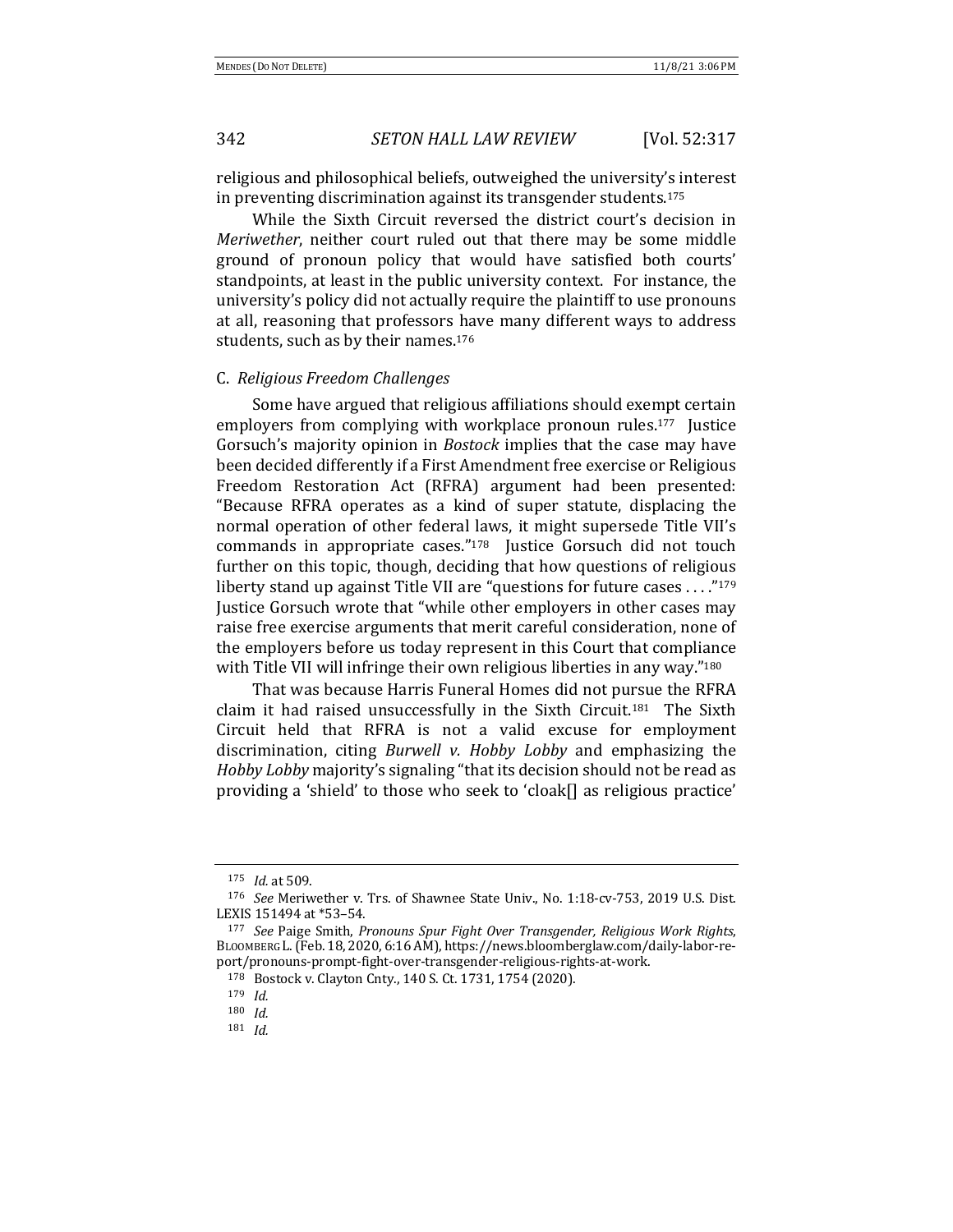their efforts to engage in 'discrimination in hiring  $\ldots$ ."<sup>182</sup> The Sixth Circuit concluded that because Title VII aims to safeguard "'an equal opportunity to participate in the workforce without regard to'... an array of ... protected traits," any Title VII enforcement action "will necessarily defeat RFRA defenses to discrimination made illegal by Title VII."<sup>183</sup> Applying the Sixth Circuit's rationale to a misgendering claim, it would follow that RFRA is not a valid excuse for employers with religious affiliations to allow intentional misgendering, as misgendering that rises to a severe and pervasive level impedes transgender and nonbinary employees from an equal opportunity to participate in the workforce without regard to their gender identity.

# VII. A RECOMMENDATION ON HOW EMPLOYEES AND EMPLOYERS SHOULD MOVE FORWARD

Appreciating that receiving respect and dignity in the workplace is essential to employees' wellbeing and that prophylactic compliance with Title VII is important for employers to maintain a happy and strong workforce, this Comment ends with a call to both employers and employees to adopt proactive gender-inclusive pronoun practices.

Employers should create opportunities for new employees to share their pronouns if they wish, such as inquiring through the onboarding process, encouraging employees to include their pronouns in their email signature lines, and encouraging employees to share their pronouns during introductory meetings.<sup>184</sup> Providing such opportunities takes the onus off an employee—who might be anxious about being misgendered at work, but might not know how to approach sharing their pronouns—from having to announce their pronouns with each new interaction.<sup>185</sup> An employer can encourage employees to share

<sup>&</sup>lt;sup>182</sup> EEOC v. R.G., 884 F.3d 560, 595 (6th Cir. 2018) (quoting Burwell v. Hobby Lobby Stores, Inc., 573 U.S. 682, 686 (2014)).

<sup>183</sup> *Id.* at 595.

<sup>184</sup> *See Talking About Pronouns in the Workplace*, HUM. RTS. CAMPAIGN FOUND., https://hrc-prod-requests.s3-us-west-2.amazonaws.com/files/assets/resources/

TalkingAboutPronouns\_onesheet\_FINAL.pdf?mtime=20200713142932&focal=none (last visited Sept. 5, 2021) (discussing ways to create opportunities for pronoun sharing in the workplace); see also The Survey is In: Gen Z Demands Diversity and Inclusion *Strategy*, TALLO (Oct. 21, 2020) https://tallo.com/blog/genz-demands-diversityinclusion-strategy/. Through a survey on Generation Z's perspectives on companies' diversity and inclusion practices, the networking platform Tallo found that 88% of respondents agree that it is "important that recruiters or potential employers ask people about their preferred gender pronouns," and 65% of respondents "strongly agree with that statement." *Id.* 

<sup>185</sup> Julia Carpenter, *What It's Like to Be Labeled the Wrong Gender at Work*, CNN Bus. (Oct. 9, 2018), https://www.cnn.com/2018/10/09/success/lgbtq-misgendering-workplace/index.html.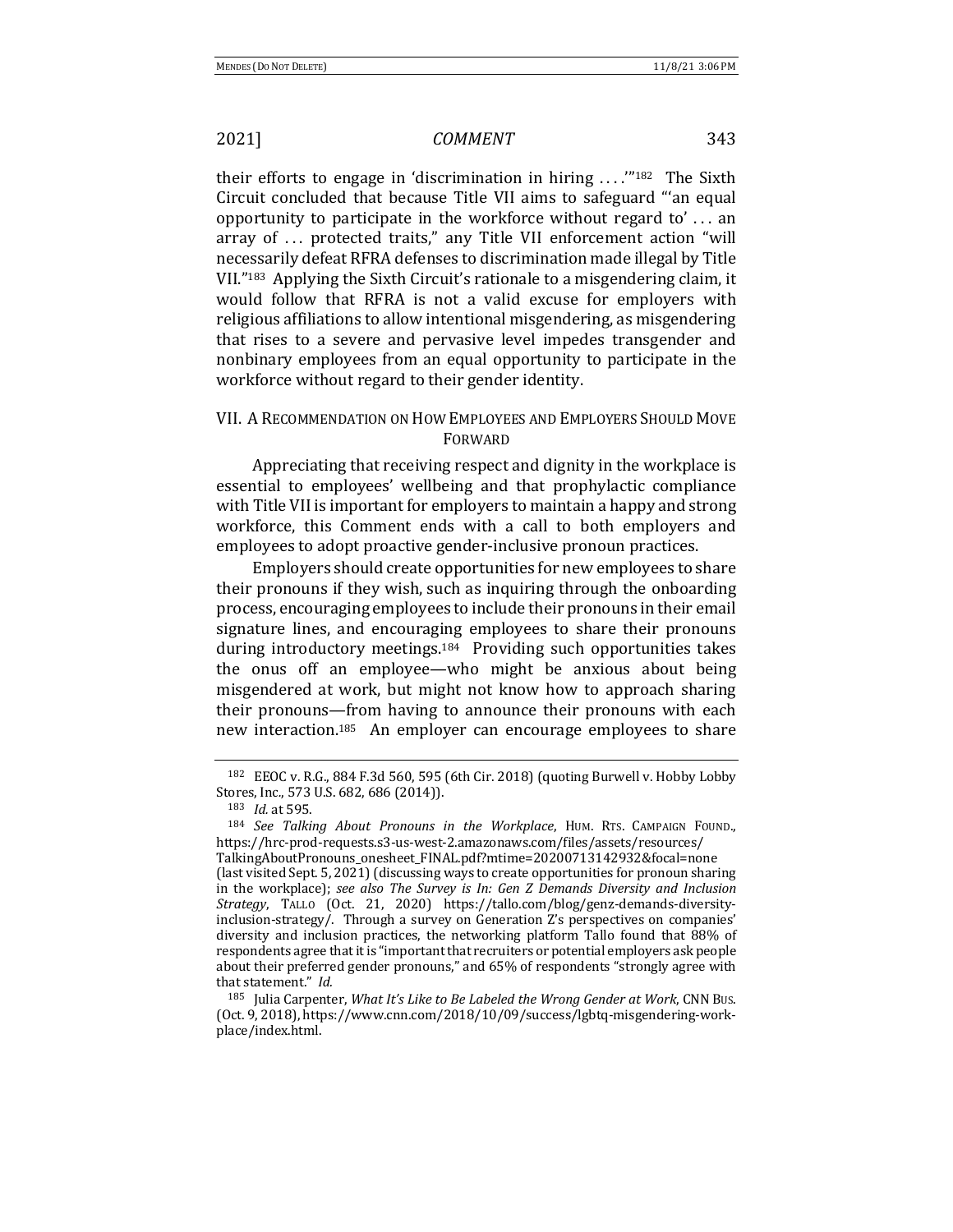their pronouns, but it should not be mandatory.<sup>186</sup> If shared, employers may wish to maintain records of employees' names and pronouns to "ensure that whenever possible, appropriate terms will be used for personnel and administrative purposes, such as directories, email addresses, and business cards."<sup>187</sup> Additionally, employers should deliver diversity and inclusion training to all employees and include language in their employee handbooks to ensure "that proper pronoun usage is part of creating an environment in which all employees feel valued and respected."<sup>188</sup> Moreover, employers should establish a sound process where employees can come forward in the event they are being misgendered; employers should recall that "the mere existence of a grievance procedure" and an inclusive pronoun policy, "coupled with [a victim's] failure to invoke that procedure, [does not] insulate [an employer] from liability."<sup>189</sup> These procedures must be reasonably designed "to encourage victims of [misgendering] to come forward."<sup>190</sup> Taking such proactive measures to prevent supervisory and nonsupervisory employees from misgendering another employee is required under Title VII's *Burlington*/*Faragher*/*Vance* liability standard framework.191

In relation to employees and supervisors who might think their gender identity is "obvious" from their gender expression or their use of a traditionally gendered name, it still may be beneficial for them to introduce themselves with their pronouns or include them in their email signature to help normalize using pronouns and foster a more inclusive workplace. Employees should remember that while misgendering should always be avoided, honest mistakes are bound to happen; the best practice is to "apologize, move on, and make sure to get it right the next time."192

If an employee thinks it would help in preventing misgendering, and if they feel comfortable, the employee should share their pronouns upon meeting new people and include their pronouns in their email signature line or video conferencing platform; employees should be

<sup>&</sup>lt;sup>186</sup> Tat Bellamy Walker, *How to Support Nonbinary and Trans Colleagues at Work, and the Email Template to Use If You Accidentally Misgender Them*, Bus. Insidera (June 10, 2020), https://www.businessinsider.com/how-to-support-trans-nonbinary-coworkers-misgendering-at-work.

<sup>187</sup> Christian N. Thoroughgood et al., *Creating a Trans-Inclusive Workplace*, HARV. Bus. REV. (Mar. 1, 2020), https://hbr.org/2020/03/creating-a-trans-inclusive-workplace. <sup>188</sup> *Id.*

<sup>189</sup> Meritor Sav. Bank v. Vinson, 477 U.S. 57, 72 (1986).

<sup>190</sup> *Id.* at 73.

<sup>191</sup> *See supra* Part III.

<sup>192</sup> Thoroughgood, *supra* note 187.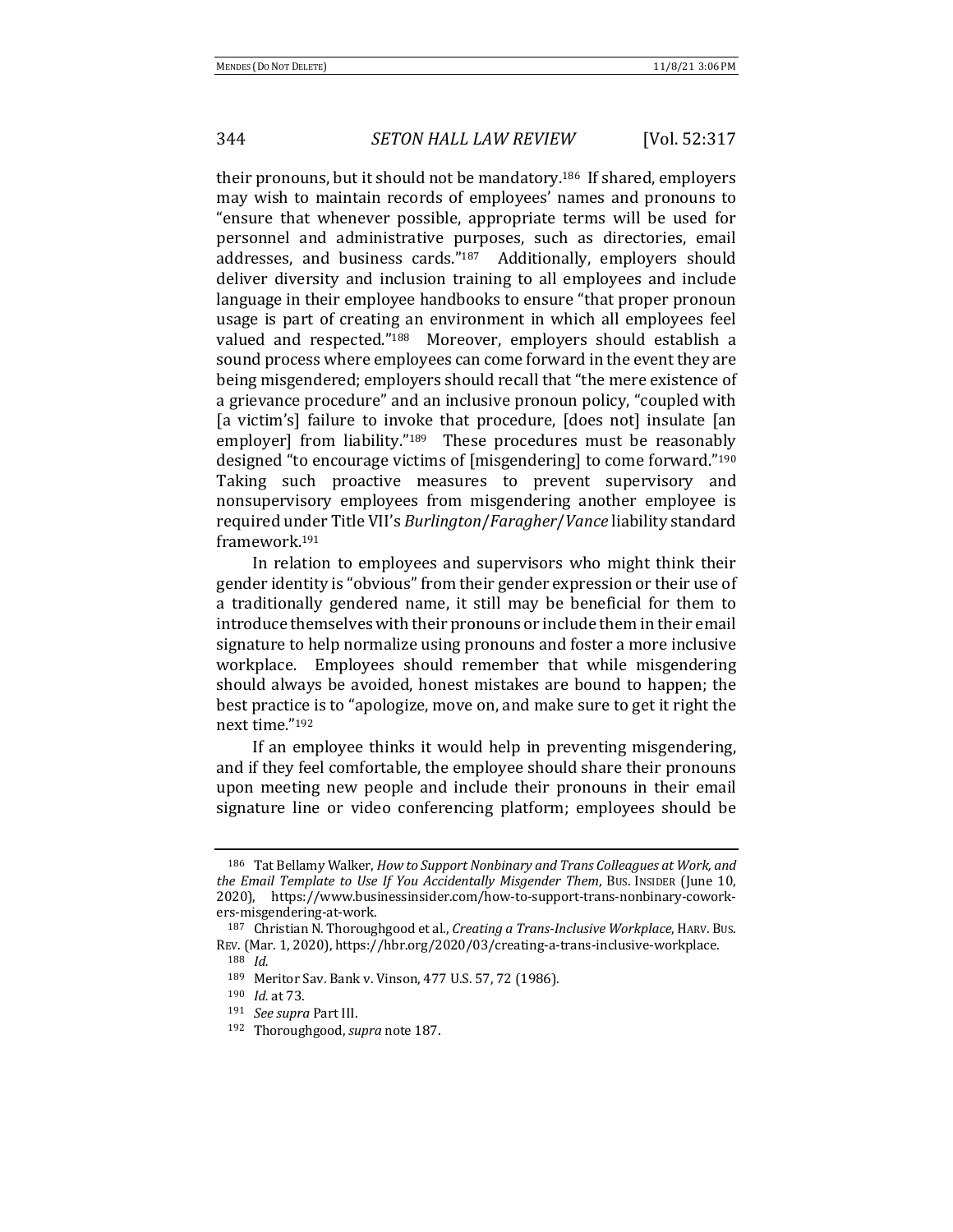aware that to succeed in a Title VII claim based on misgendering, they may need to demonstrate that they took some level of preventative action to avoid misgendering under Title VII's liability framework.<sup>193</sup> In addition, while likely challenging and emotionally exhausting, $194$  an employee who has been misgendered should correct supervisors and co-workers if they use the incorrect pronouns, as the *Burlington*/*Faragher*/*Vance* framework looks to see that employees have taken corrective action to avoid harm.<sup>195</sup> If necessary, employees should report misgendering to someone within the chain of command, or if available, follow any corrective action procedures provided by the employer, as again, employees are generally required to seek corrective opportunities to avoid misgendering to be successful in a hostile work environment sexual harassment claim.<sup>196</sup> If the employer's preventative or corrective measures are not effective and the misgendering becomes severe or pervasive, employees seeking redress based on misgendering in the workplace may, along with considering state and local remedies, look to the *Bostock* decision and sex stereotyping precedents in making a hostile work environment claim under Title VII.

## VIII. CONCLUSION

The Supreme Court's decision in *Bostock v. Clayton County* made clear that employees of various gender identities are protected from harassment under Title VII. Employees who face pervasive misgendering in the workplace now have a stronger avenue to redress via the *Bostock* decision's strong textualist holding, in combination with the Court's longstanding sex stereotyping doctrine. This proposition is further supported by the EEOC's explicit guidance that intentional misgendering constitutes sexual harassment under Title VII. Additionally, federal courts have recognized that misgendering may rise to a sufficiently severe and pervasive level to create a hostile work environment, and that misgendering is offensive, disrespectful, and degrading in various contexts. Ultimately, employers should be on notice that intentional misgendering, as well as failure to prevent such mistreatment, may constitute hostile work environment sexual harassment, as it advances the archaic stereotype that a person must

<sup>193</sup> *See supra* Part III.

<sup>194</sup> Mary Retta, *Work Sucks, Especially When People Get Your Pronouns Wrong*, VICE (June 21, 2019) https://www.vice.com/en/article/kzmy39/pronouns-at-work-transnonbinary.

<sup>195</sup> *See supra* Part III.

<sup>196</sup> *See supra* Part III.